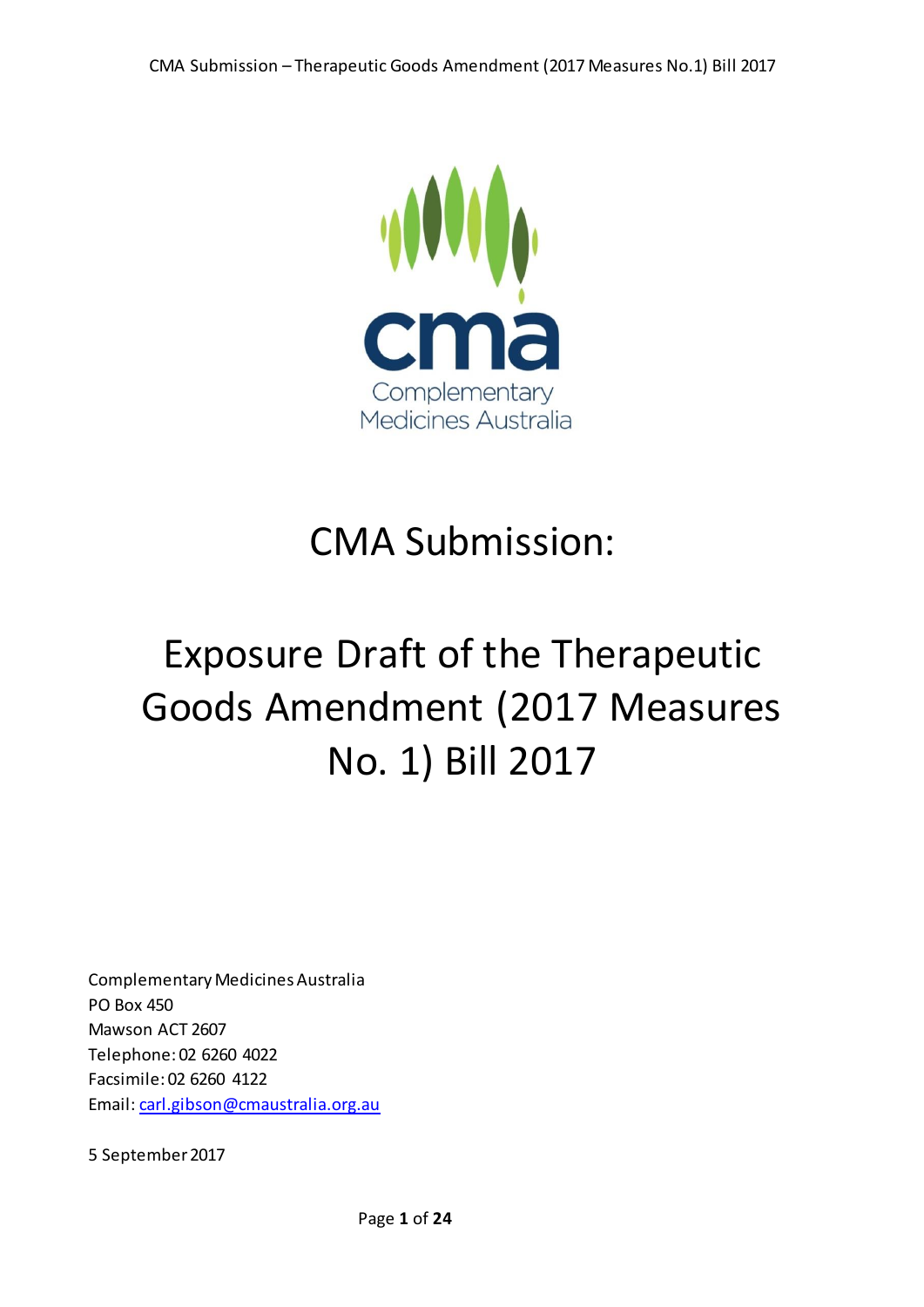## **Contents**

| Opposed to proposed 26A(2)(j) - that evidence for claims on the Register cannot be required                                                                                                     |
|-------------------------------------------------------------------------------------------------------------------------------------------------------------------------------------------------|
| Opposed to proposed 28(6) and (7) $-$ that evidence for claims which are not indications must<br>be held in accordance to an evidence guideline that specifically only relates to indications 9 |
| Opposed to 26A(2B) - A legislative Instrument for evidence guidelines has not been                                                                                                              |
| Requires modification - the proposed implementation of the Secretary's power to<br>create ingredient restrictions and controls without sufficient checks and balances.  10                      |
| Opposed to the implementation of the power under 26BE(2B) to lapse 26BE new                                                                                                                     |
| In relation to the Explanatory Memorandum and 26BB, 26BC, and 26BE generally.  12                                                                                                               |
|                                                                                                                                                                                                 |
| Opposed to the implementation of 26BF(3), 26BH, 26BG, 26BF(4) and 26BJ(13)  14                                                                                                                  |
| Opposed to proposed 26BJ(2)(a), that an indication application must be in a specified                                                                                                           |
| Amendments required to proposed 26BJ(3), (4) and (5), in particular paragraph (d)  15                                                                                                           |
| Opposed to implementation of lapsing as proposed in 26BJ(6), (7) and (8)(c)  17                                                                                                                 |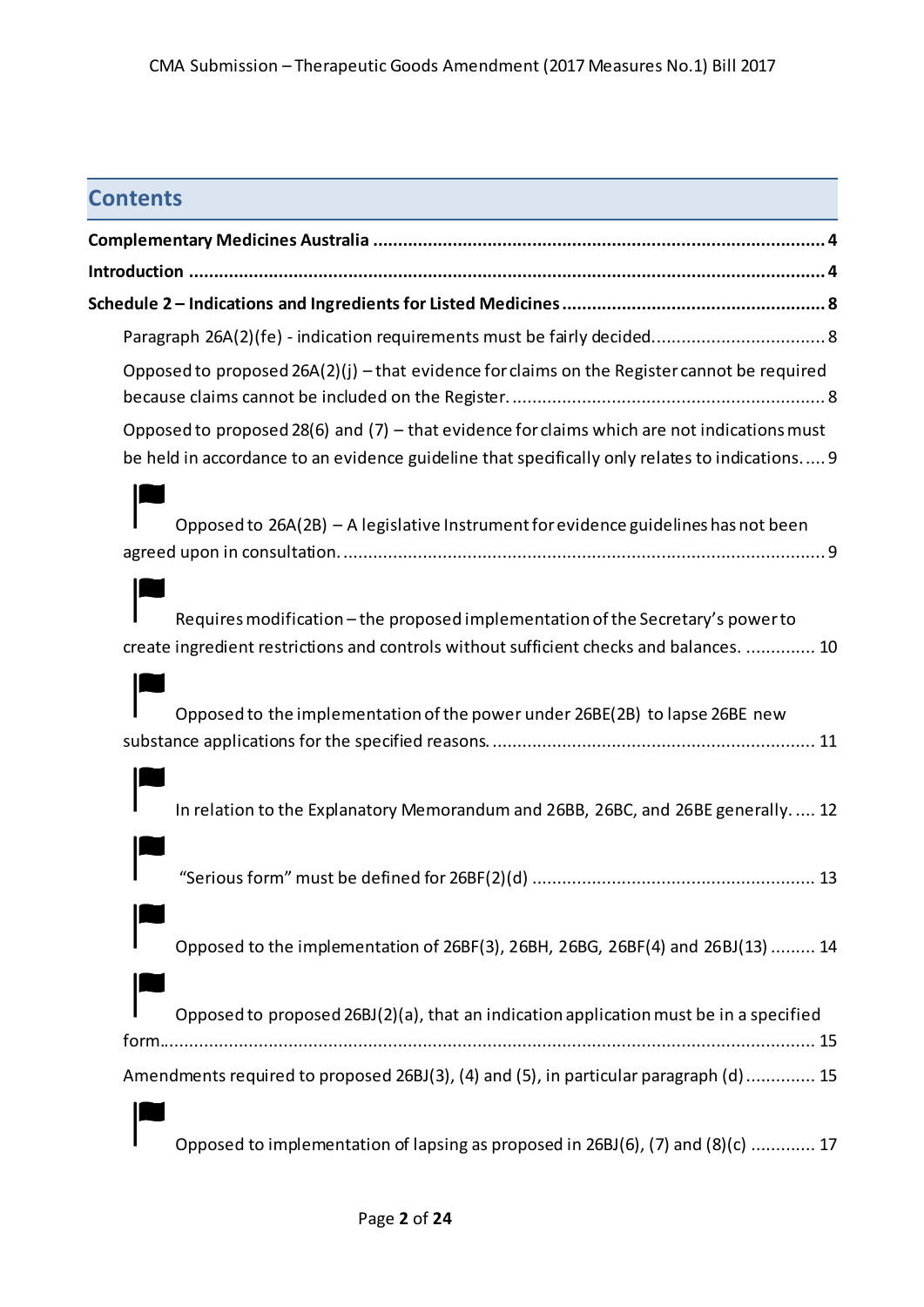| Requires clarity for 26AB(1)(d), why medicines cannot be listed under 26A.  19                  |
|-------------------------------------------------------------------------------------------------|
|                                                                                                 |
| Requires clarity for 26AB(2)(a) that medicine is eligible in relation to 26AE.  19              |
|                                                                                                 |
| 26AE and related provisions do not include provision for a claimer.  19                         |
| 26AD definition of 'lapsing' and what effect it has on the evaluation not adequately described. |
|                                                                                                 |
|                                                                                                 |
| 26AE(1)(c) must only be in relation to indications that are not eligible for inclusion in       |
|                                                                                                 |
| 26AE(1)(d) Matters which the Secretary considers relevant must be reasonable 21                 |
|                                                                                                 |
| Part 1 - Therapeutic Goods<br>22                                                                |
|                                                                                                 |
|                                                                                                 |
|                                                                                                 |
|                                                                                                 |
|                                                                                                 |
| Paragraphs 42DL(9) and 42DLB(6) must be amended to allow for 26AE medicine                      |
|                                                                                                 |
|                                                                                                 |
|                                                                                                 |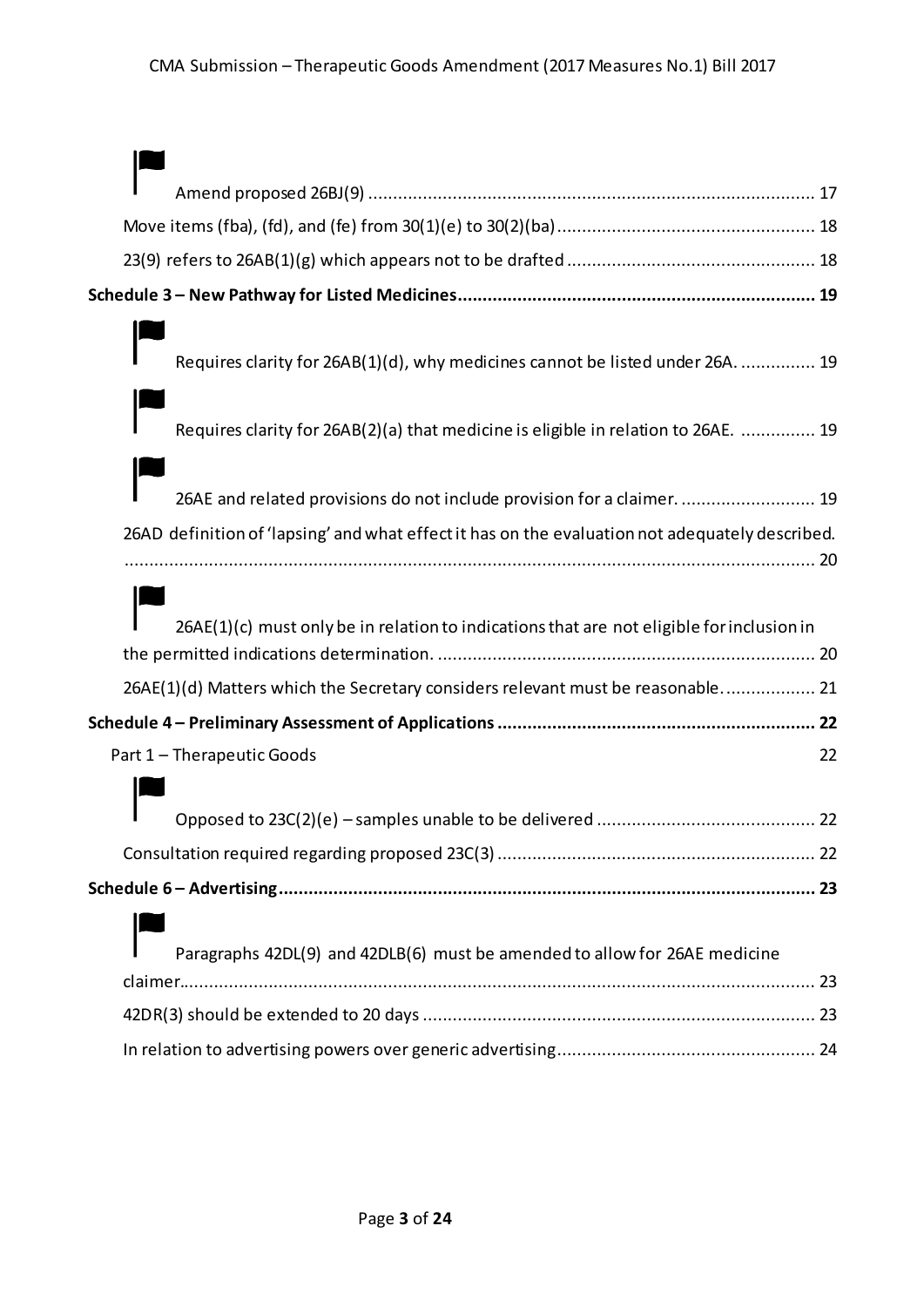## <span id="page-3-0"></span>**Complementary Medicines Australia**

Complementary Medicines Australia (CMA) is the peak industry body for the complementary medicines industry. CMA members represent over 70% of all product sales and the entire value chain, including manufacturers, raw material suppliers, distributors, consultants, retailers, allied health professionals and educators. We promote industry advancement, whilst ensuring consumers have access to complementary medicines of the highest quality, contributing to improved population health outcomes. CMA is the principal reference point for members, the government, the media and consumers to communicate about issues relating to the complementary medicines industry.

### <span id="page-3-1"></span>**Introduction**

Complementary Medicines Australia (CMA) welcomes the opportunity to provide feedback on the exposure draft of the Therapeutic Goods Amendment (2017 Measures No. 1) Bill 2017 (the draft Bill).

CMA notes that the draft Bill is part of the legislative response to the expert Panel Review of Medicines and Medical Devices Regulation (MMDR). CMA supports the main goals of the MMDR: that is, to improve the timely and safe access to therapeutic goods for consumers, ensuring that the regulatory framework is appropriately aligned to risk, and to remove unnecessary regulatory and administrative burden for businesses. There are a number of discussion points outlined in the Explanatory Memorandum accompanying the draft Bill that have been explored and many of which were agreed to in principle by the complementary medicines sector as a part of the MMDR consultation process. Despite this in principle agreement, there are matters relating to the implementation of these recommendations within the detail of the draft Bill where CMA has concerns about the impact of the newly proposed framework and the processes that underpin it.

CMA has a number of concerns regarding the procedural processes that are described in the draft Bill. Legal decisions that have a regulatory impact must have adequate checks and balances and these must be built in to legislation. CMA is also concerned there are proposed provisions that create barriers to or limit the natural justice of decisions that impact upon applicants and sponsors.

CMA believes it may be an unintended consequence of the way the Bill has been drafted that it will create barriers to listing, resulting in a less workable framework that could potentially drive sponsors to instead only focus on export medicines or to de-list and present products as foods. We understand that where a change in regulation is required a full Regulatory Impact Statement (RIS)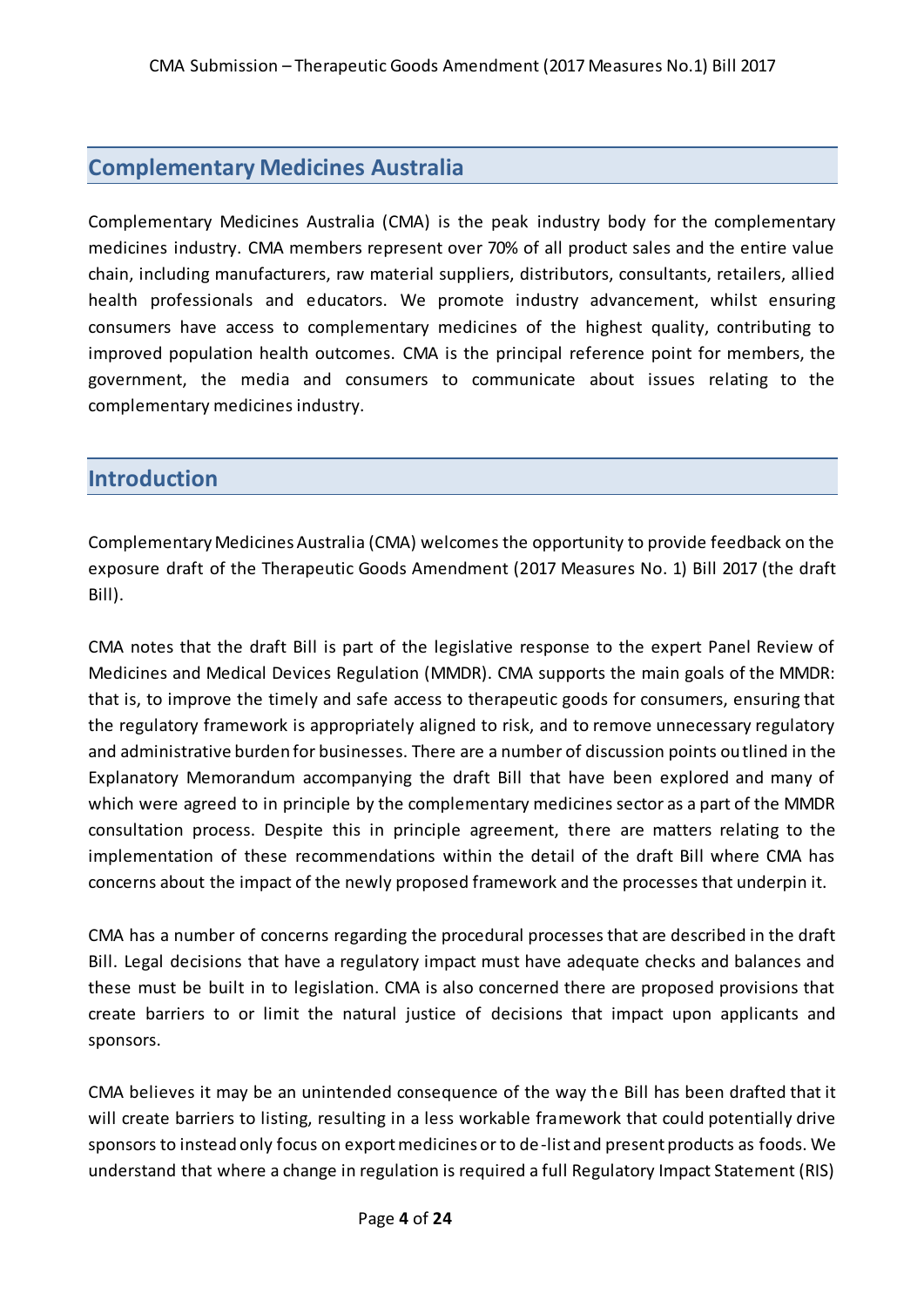must be conducted and provided to the Office of Best Practice Regulation (OBPR). Amendments to the Act must not lead to a market that distorts the public use of complementary medicines and the cost-effectiveness for industry.

Consumer demand and interest in traditional and complementary medicines is growing worldwide and Australia's exporters are increasingly competing with companies from around the world. CMA supports the continued commitment by the Australian Government to improve our nation's competitiveness on the global stage and the minimisation of excessive red tape. An appropriate risk-based regulatory framework is vital in allowing the Australian industry to remain competitive, nationally and internationally, as well as provide significant economic and health benefits for our nation.

We are proud to represent an industry that supports individuals and communities to better care for their health. A sustainable and vibrant complementary medicines industry holds great potential to contribute further to individual and community health, and to the strength of highskill local manufacturing, employment opportunities, research and growth in Australian exports.

CMA looks forward to continued collaboration with the TGA to develop and implement a regulatory framework that best reflects the goals of the Expert Panel Review of Medicines and Medical Devices Regulation.

Some of the more significant concerns identified with maintaining the healthy Australian complementary medicines industry are outlined in summary here.

*Lack of clarity of the line between listed 26A and evaluated 26AE medicines, potentially risking that many 26A medicines become forced into the 26AE pathway, the requirements of which could not be met by many.*

There is lack of adequate definition and clarity around what precisely constitutes a lower listable indication and what does not. There are some inconsistencies between what indications can be allowed in the lower pathway and the types of permitted indications persons are able to apply for. The drafted mechanisms, for example, include a provision that persons cannot apply for indications that alleviate ailments, which is a basic therapeutic use applicable to non-serious conditions that are principally considered to be listable indications. Such provisions have the potential to cause items that should be in the lower pathway to be forced into the intermediate pathway, for which there are significantly higher costs and evidentiary requirements that many products designed for the lower pathway will not be able to meet. This could result in a significant loss of products within industry and therefore a concurrent failure of the government to support industry in meeting the economy-boosting export demand for Australian complementary medicines.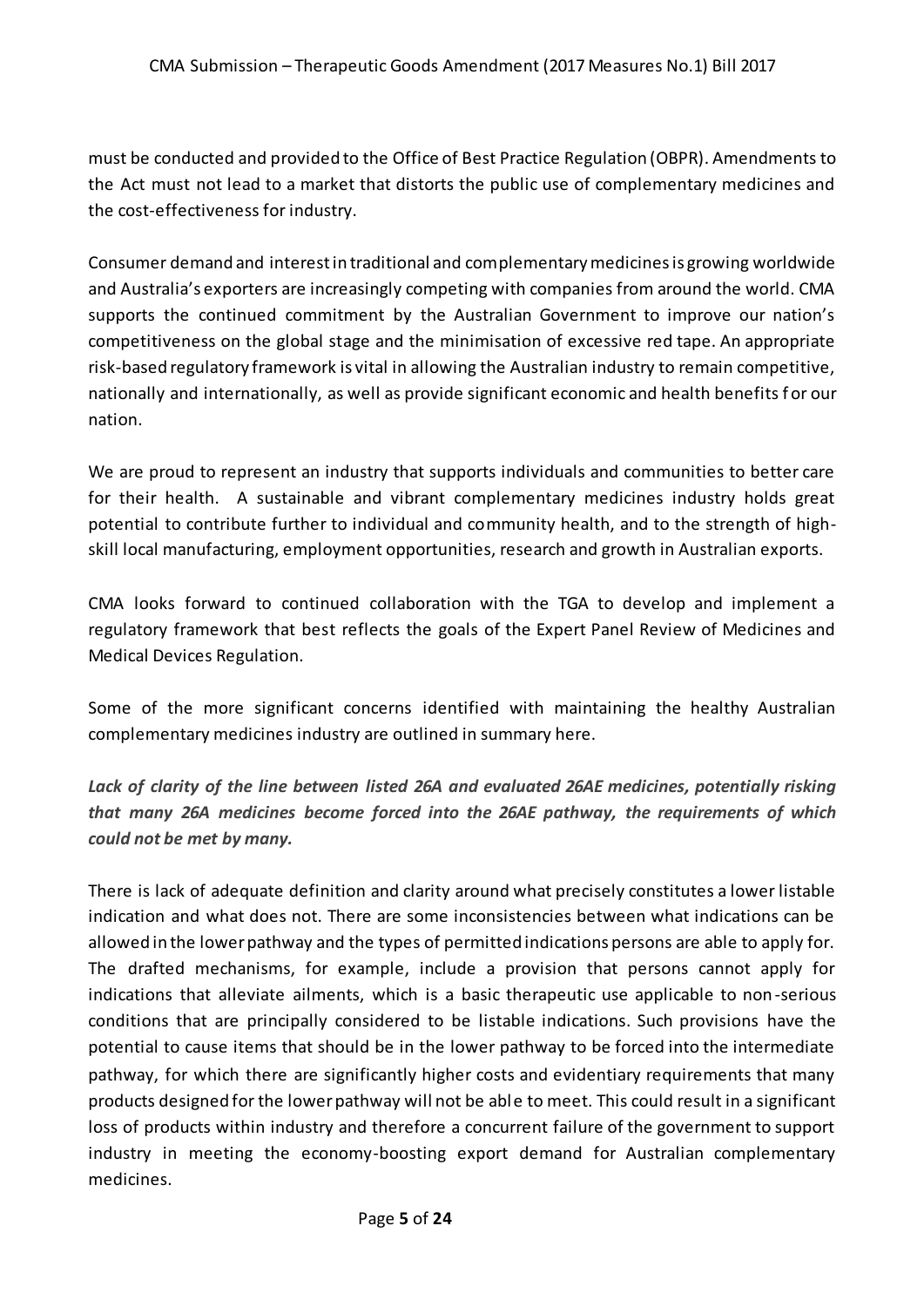#### *Unfettered decision-making powers relating to industry access to ingredients and indications*

The proposed framework provides that the Secretary (TGA delegate) has powers, upon the Secretary's own initiative, to make high-impact regulatory decisions relating to the approval of (or non-approval), banning of, and restrictions for listed medicine ingredients and indications, without adequate checks and balances (without regard to any specified criteria or considerations; without consultation with any specified persons) or right of reply (without the Secretary having to supply reasons and without a mechanism to appeal). The proposed provisions have gone further in specifying that the Secretary, in making these decisions, does not have limits as to the matters that may be regarded. CMA does appreciate that persons have been provided a separate and useful function to be able to request changes. However, it is a paid application that is not an appeal mechanism for and is a separate process from the Secretary's "own initiative" powers. To provide the Secretary with wide-ranging and unaffected powers to cause a significant impact upon the complementary medicine industry is not acceptable. Unfettered decision-making powers are not procedurally acceptable in any scenario, and the complementary medicine sector is one that some individuals hold bias against.

#### *Requirement for crossover products (those with both intermediate and lower indications) to comply with efficacy requirements for the whole product when it is only suitable for intermediate risk indications.*

The TGA is currently proposing that any product that has a TGA pre-assessed and ingredient-linked indication for the purpose of public health benefits (with approved restricted representations such as folate and neural tube defects), must be moved into the intermediate pathway because the indications are intermediate level. However, the draft Bill has prescribed that the entire medicine must conform to the 26A efficacy requirements for its therapeutic purpose. The result of this situation affects hundreds of products, which not only include the TGA pre-assessed indication but that also contain many other low level indications for which efficacy data is not available. This will cause a large proportion of these (public health benefit) indications to be removed as they will not be able to pass the prescribed test for their other indications. This will result in a significant reduction of health messages around things such as neural tube defects, osteoporosis etc. It will result in an inconsistent and confusing public health communication to consumers who will not be aware of the regulatory anomaly. It will also result in problems for pharmacists, retailers and health professionals who must compensate for inconsistent labelling and unexplained labelling changes. Finally, it will additionally result in a quality divide between products with the same ingredient where the intermediate pathway approval has been subject to additional quality requirements for that ingredient for which the lower pathway ingredient has not.

It is possible to make minor amendments to the draft Bill so that the lower pathway allows for TGA pre-approved indications that refer to reduction of risk of some forms of serious conditions in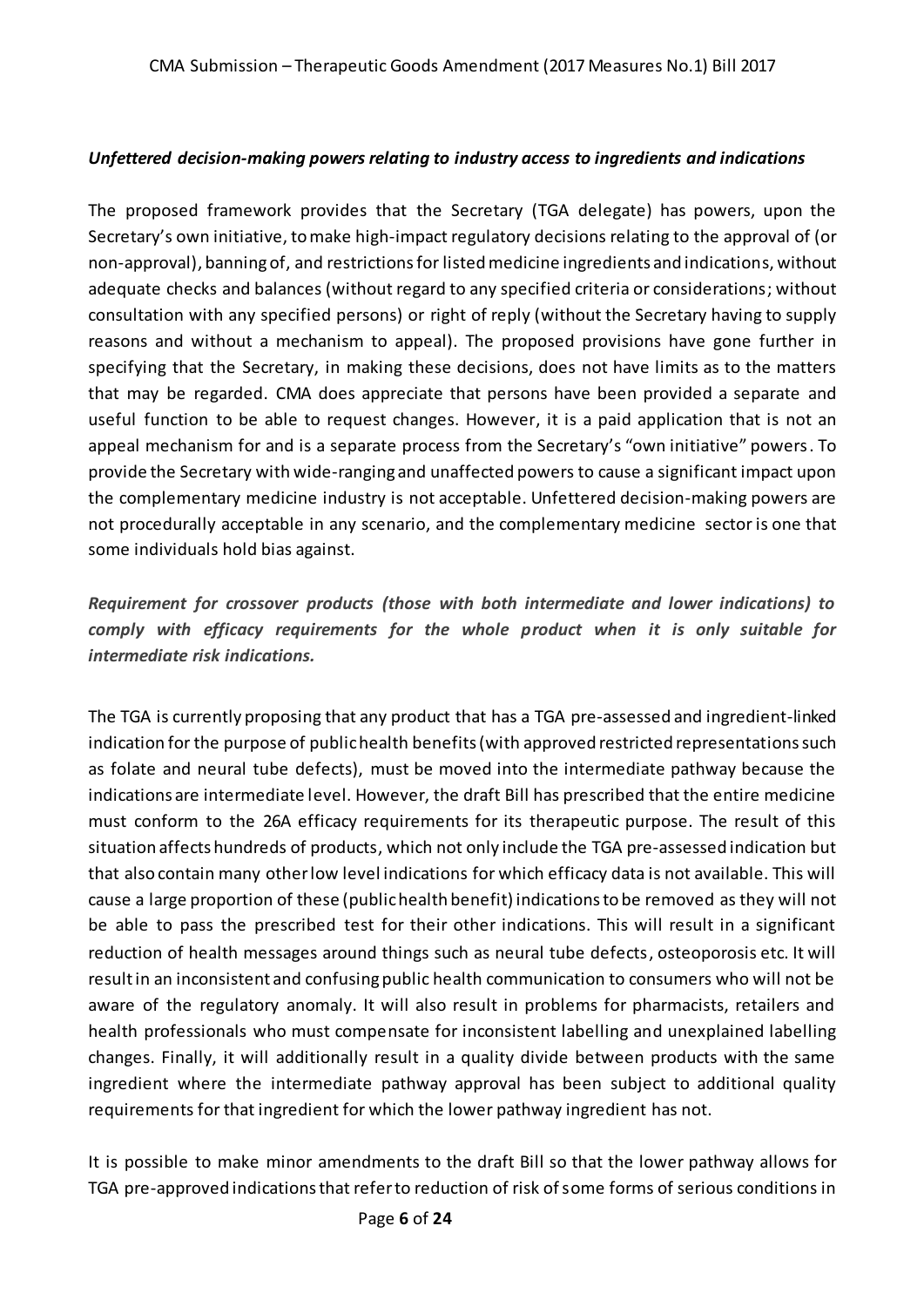relation to an ingredient under certain circumstances. CMA submits that this is the most desirable outcome for the public, the industry, and TGA resources. Sponsors will still have the option to utilise the intermediate pathway where they have the efficacy data to do so and wish to seek the additional recognition that the new pathway provides.

Please find specific commentary and suggestions to items in the draft Bill below.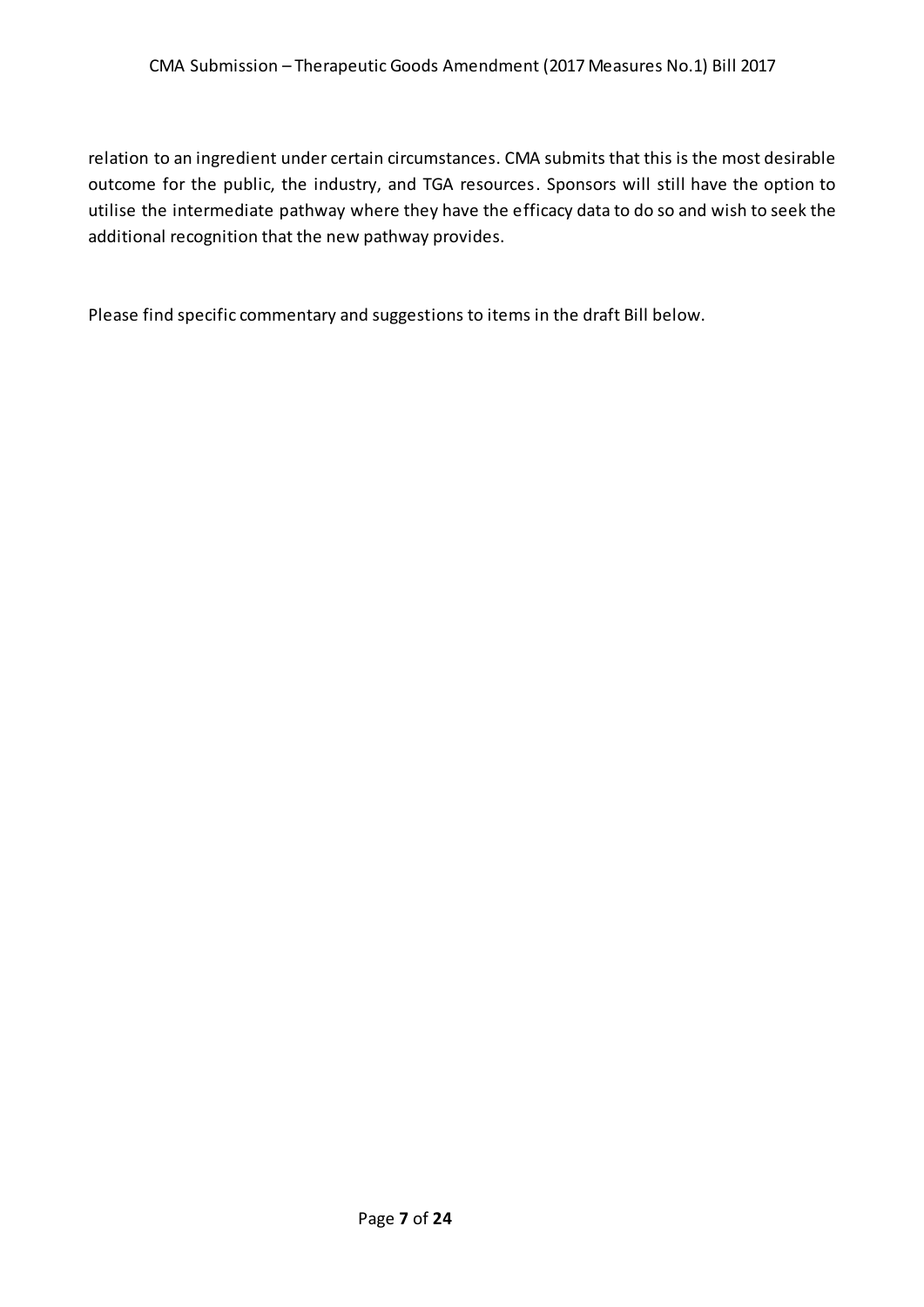## <span id="page-7-0"></span>**Schedule 2 – Indications and Ingredients for Listed Medicines**

#### Item 2

<span id="page-7-1"></span>**Paragraph 26A(2)(fe) - indication requirements must be fairly decided.**

Paragraph 26A(2)(fe) – where there are requirements attached to indications that cannot be contravened by this part, it is necessary that the decision of the Secretary to apply those attached requirements is an adequately consulted or appealable decision.

#### *Suggested Action*

Only include 26A(2)(fe) if the application of indication restrictions on behalf of the Secretary can be subject to a fair decision-making process: refer to further suggestions below relating to the discussion for 26BF within this submission.

#### Item 3

<span id="page-7-2"></span>**Opposed to proposed 26A(2)(j) – that evidence for claims on the Register cannot be required because claims cannot be included on the Register.**

Paragraph  $26A(2)(j)(i)$  relates to the requirement of a sponsor to hold evidence for any claim that is not an indication and is included on the Register.

There is no proposed mechanism (or intention to add a mechanism) by which to add claims that are not indications onto the Register - noting that 26BF only permits a determination to be made in relation to indications, and not claims.

Claims that currently exist on the Register are subject to a required phase -out due to the introduction of the 26BF determination. Where these existing claims are used in product advertising they are already subject to the advertising requirements: to be able to provide information or evidence to verify those claims.

The only other place it would be possible to suggest a claim is in the product name, but this is also subject to advertising requirements due to its presence on the label.

#### *Suggested Action*

Proposed paragraph 26A(2)(j) should not be included.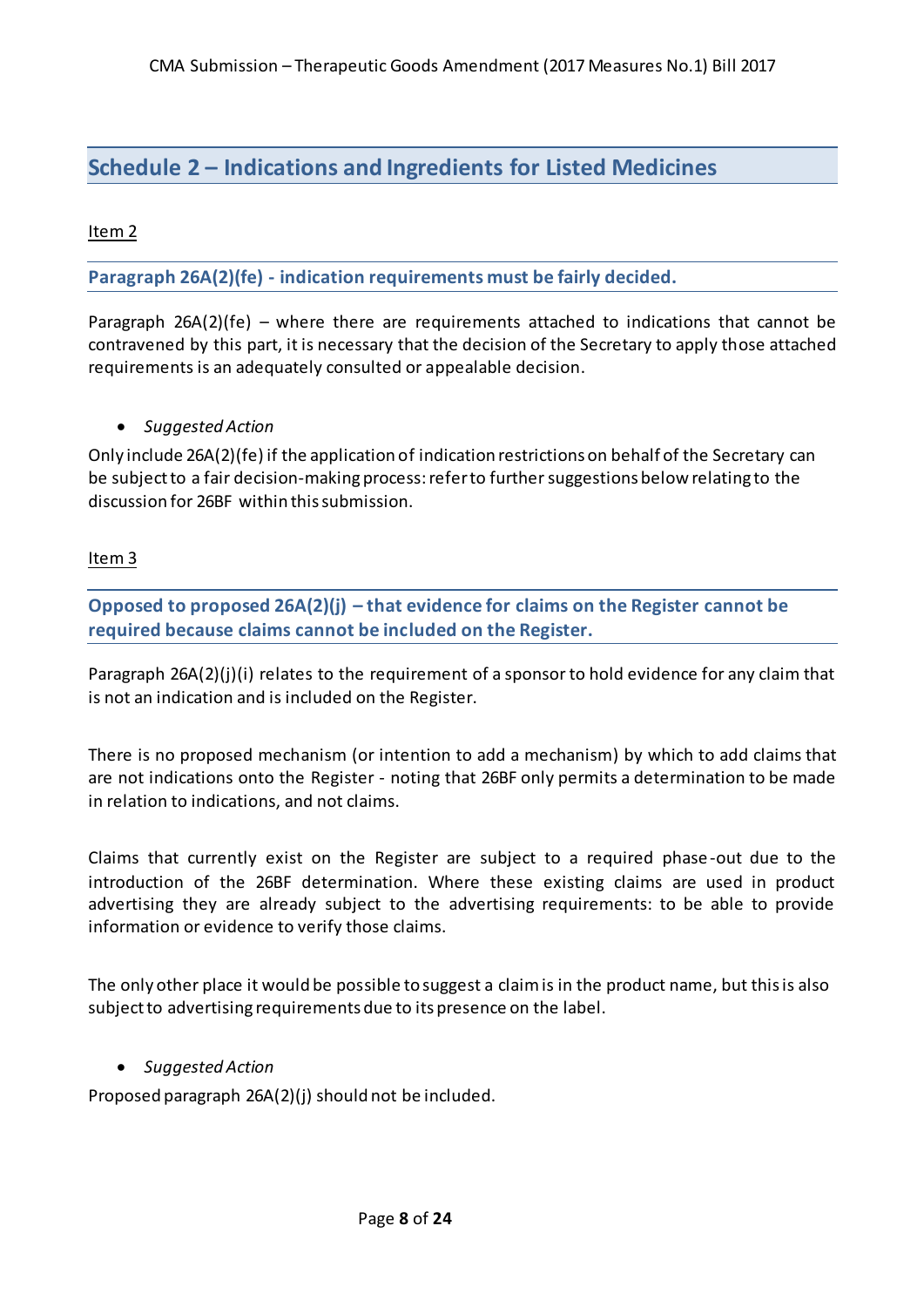#### Item 15 (related to Item 3 above)

<span id="page-8-0"></span>**Opposed to proposed 28(6) and (7) – that evidence for** *claims* **which are not indications must be held in accordance to an evidence guideline that specifically only relates to**  *indications***.**

The conditions of listing described by the above subsection, that sponsors must hold evidence for claims that are not indications, in accordance with a proposed new legislative instrument that will capture the evidence guidelines for listed medicines, is not a logically valid proposal. The existing evidence guidelines are specifically and only in relation to therapeutic indications. They cannot be applied to non-indication claims, unless the evidence guidelines are subject to a complete rewriting, a process that has not been discussed or consulted with stakeholders.

Claims which are not indications are either factual statements or are advertising/marketing claims or both. They will not be able to be included on the Register in relation to listed medicines, and therefore it is only appropriate that these claims are covered by advertising provisions. Existing and proposed advertising provisions adequately cover these claims.

The proposed subsections are not only superfluous due to the advertising controls but are also impossible to implement under current evidence guidelines. CMA agrees it is logical to repeal the existing 28(6) and (7) of the Act, however there is no necessity to replace them as the situation is sufficiently covered by permitted indications and advertising provisions.

*Suggested Action*

Repeal existing subsections; do not replace.

<span id="page-8-1"></span>Items 4, 5, 16 and 18 – Evidence requirements for indications

**Opposed to 26A(2B) – A legislative Instrument for evidence guidelines has not been agreed upon in consultation.**

The insertion of 26A(2B), the provision of a legislative instrument to specify requirements relating to information or evidence for indications, has previously only been agreed to as a guideline and not as a legislative instrument.

CMA has previously expressed concerns with the requirements contained within the current evidence guidelines, which bear similarity to those for registered over-the-counter medicines. The requirements are disproportionate for low-risk listed medicines that may only make limited health claims, and in their current form it is not appropriate to underpin them in legislation.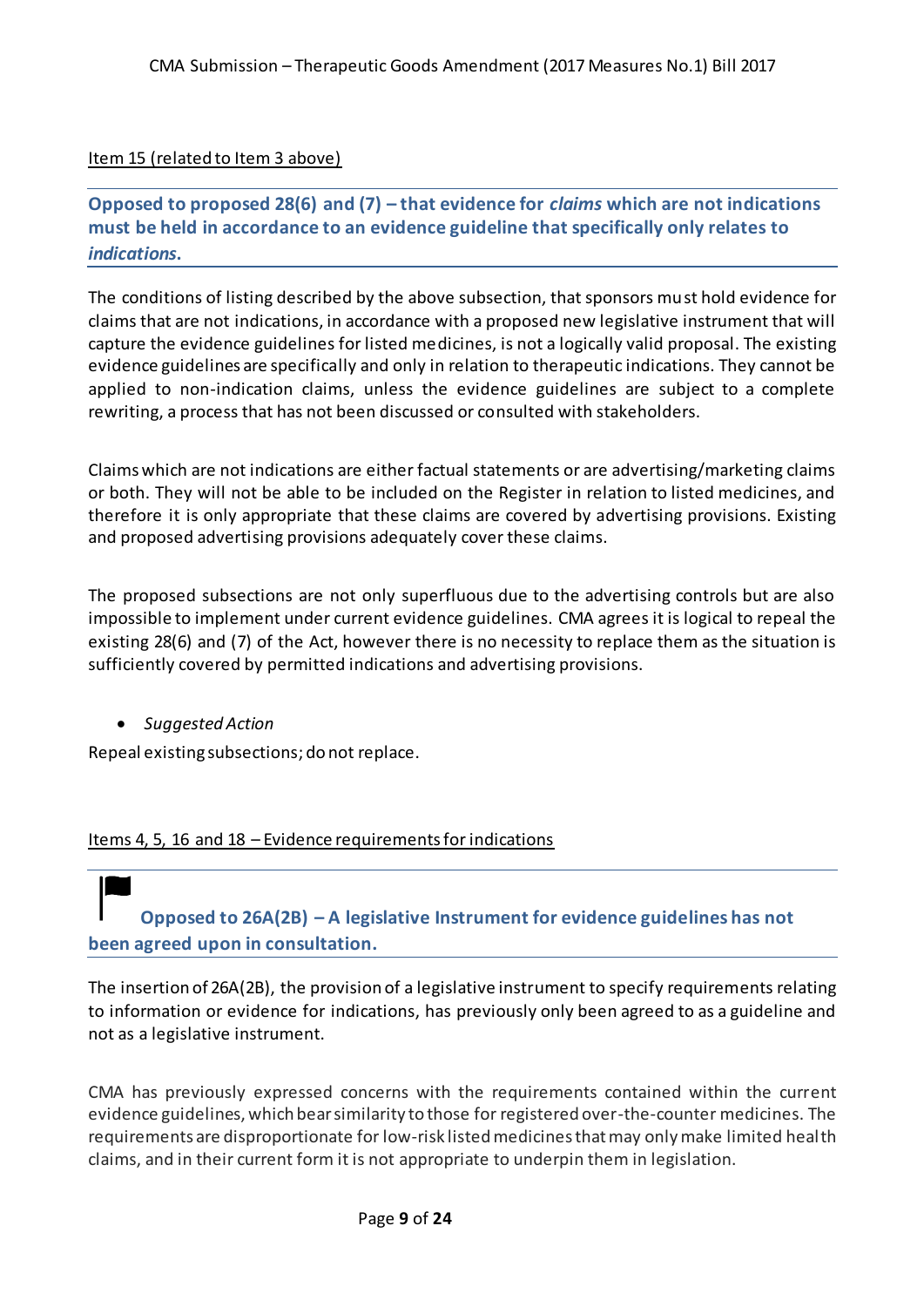It is also worth noting that the TGA's current suggested format requirements for evidence are very lengthy forms that do not provide significant clarity over sponsor developed formats. The suggested forms have been found to take up to 4x longer to prepare and express the same information, which places a significant and unnecessary burden upon sponsors and similarly should not be underpinned in a legislative instrument.

#### *Suggested Action*

Proposed subsection 26A(2B) should not be included.

<span id="page-9-0"></span>Item 6

**Requires modification – the proposed implementation of the Secretary's power to create ingredient restrictions and controls without sufficient checks and balances.**

Paragraph 26BB(2A) proposes that particular ingredients included in a 26BB determination may be required to be contained in particular medicines only under specified circumstances.

CMA agrees in principle with the provision, but not with the implementation.

Paragraph 26BC of the Act provides that a 26BB determination may be varied at the Secretary's own initiative. Paragraphs of 26BB including 26BB(2A) above relate to restriction and controls over the use of ingredients within the entire class of listed medicines.

Where the Secretary has decided to vary a 26BB determination under paragraph 26BC, there is no mechanism to make a submission prior to the decision, or to appeal a decision, or for any other party other than the Secretary to consider the matter. In addition, there are no specified requirements that the Secretary must take into consideration when making a 26BC decision. This significantly increases the potential regulatory impact of 26BB(2A) above.

CMA appreciates that persons have been provided the ability to make ingredient applications under 26BE, but notes it is a separate process that does not constitute a natural justice provision to the Secretary's 26BC powers. Applications by a person under 26BE are not intended to be, nor are they, a suitable appeal mechanism for the Secretary's decisions under 26BC.

A comparative example of where restrictions and controls over ingredients in medicines is made by the Secretary's own initiative is 52D(3) of the Act which relates to the Poisons Standard. Here, adequate natural justice provisions have been included. Such decisions must be made with regard to considerations outlined in 52E, including matters relating to the appropriate use of medicines, and with the Secretary taking the advice of a specified committee. Whilst CMA is not necessarily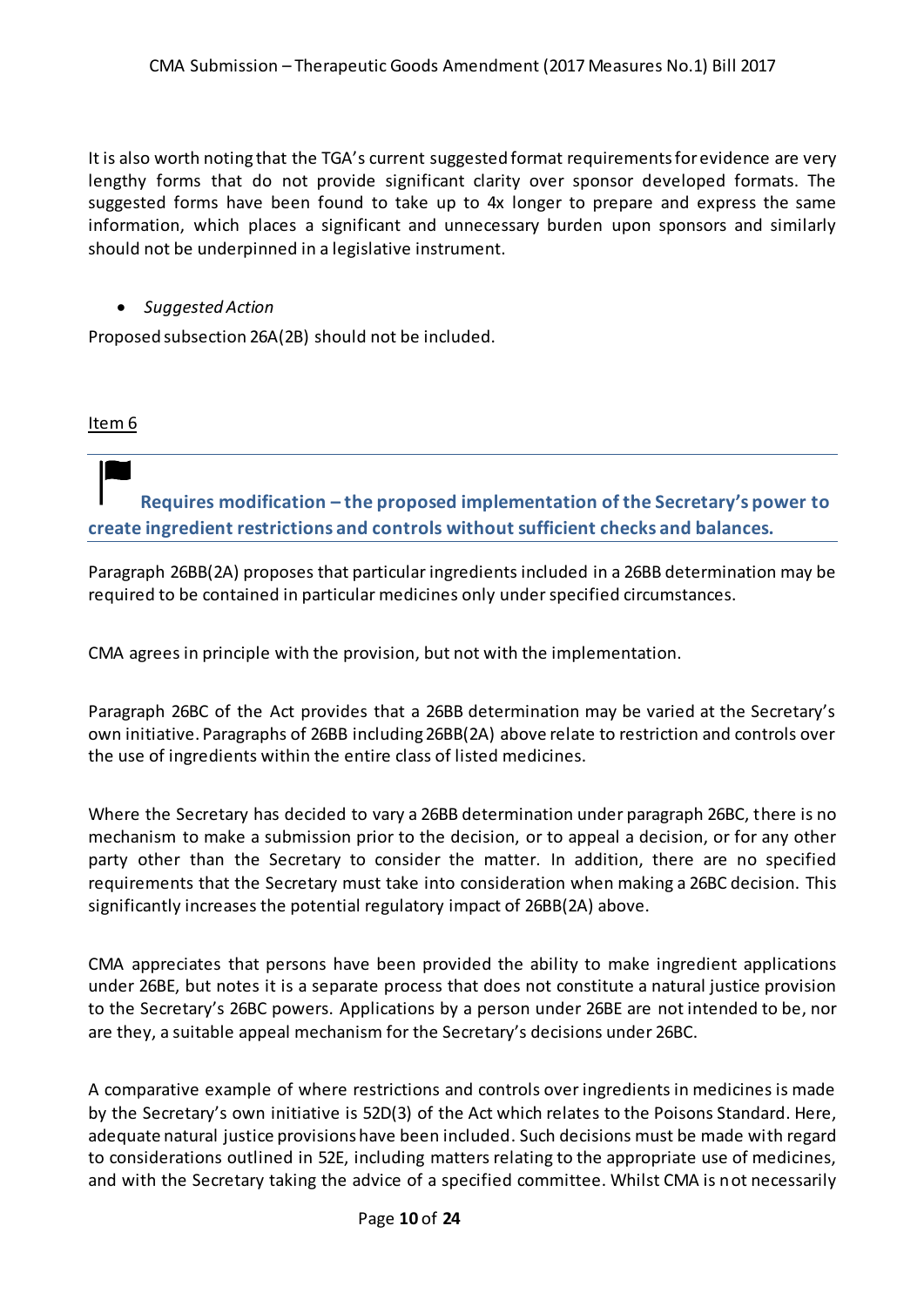suggesting the use of a committee for 26BB decisions, the issue remains that there are not sufficient checks and balances in relation to the wide-ranging influence of the powers under 26BC of the Act, including the power to make ingredient restrictions in the newly proposed 26BB(2A).

- *Suggested Action*
	- 1. Add a provision requiring a targeted consultation as part of 26BC where the Secretary proposes decisions that have a regulatory impact*,* specifically*:*
		- a. ingredient removals;
		- b. ingredient restrictions.
	- 2. Add a provision that the 26BE applications can be used as a mechanism to request a reconsideration of a decisionmade under 26BC, in circumstances where the decision has resulted in the removal of or the restriction of an ingredient. As it would relate to a situation where it is thought that a decision by a delegate was not adequately considered, there should not be a fee associated with this type of application.

#### <span id="page-10-0"></span>Items 9 and 10

## **Opposed to the implementation of the power under 26BE(2B) to lapse 26BE new substance applications for the specified reasons.**

Considering the considerable expense of an application under 26BE, CMA is concerned about the addition of the clause under proposed 26BE(2B) to allow an application to lapse due to the requirement to provide information of a kind that is unspecified within existing or proposed 26BE paragraphs. There is no clarity around what the definition of lapsing is and what effect it has upon the application, whether it is indefinitely paused or whether it is deemed invalidated. For example, by common definitions lapsing could be taken to mean 'pausing', it can also mean 'the expiration or invalidation of'.

(Note: CMA supports TGA's ability to stop the evaluation clock where necessary.)

There are no checks and balances or right of reply as to whether the kind of information being requested is reasonable or sufficiently relevant to the application. In other places in the Act where reasonable time-frames are requested to supply information, it is in relation to information that a sponsor should already hold about a medicine. In this instance, the kind of information that is being requested is in relation to a proposed new ingredient; therefore, it may need to be sought out. There is very little reassurance as to whether it can be provided in such a period that the Secretary provides as reasonable, and the consequence of failing to provide such information in such a time is severe if it is the invalidation of a highly expensive application.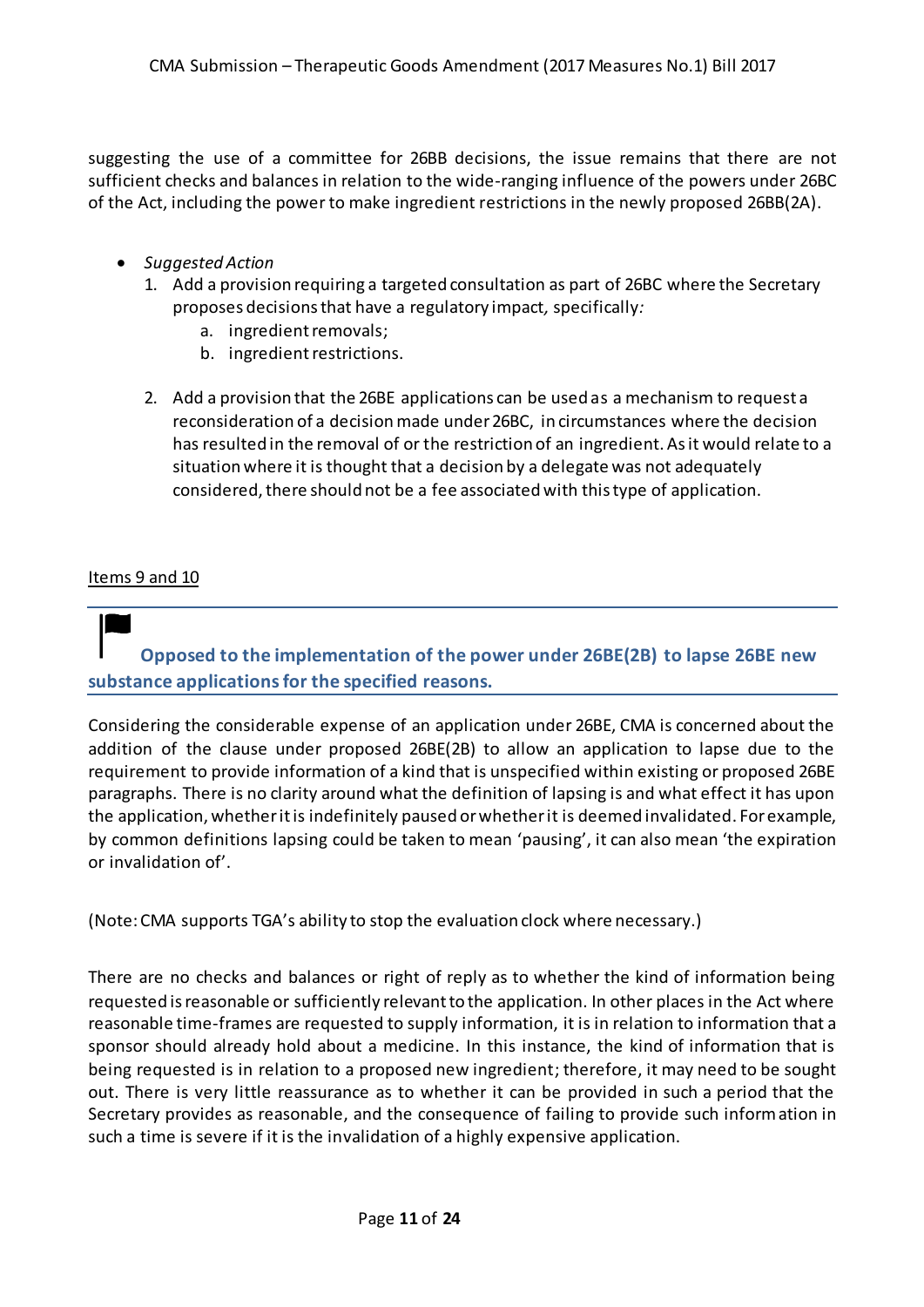If the applicant is subject to requests for further information, where failure to respond to those requests has the ability to lapse their application, they must have the right of reply where that applicant has reasons to believe that the information requested isn't necessary for the Secretary to be satisfied that the recommendation can be made. A relevant similarity in the Act is a request for information under s.31, which is an appealable decision.

Therefore, CMA believes that the proposed paragraph 26BE(2B) must be better defined, or must not be included in the Act if it means that an application is essentially invalidated. The section must be amended to allow for the resumption of a lapsed application where new or additional information becomes available. Due to the unchanging nature of ingredients and the time periods involved in scientific studies, CMA suggest that a significantly lengthy period is provided in which to allow for the resumption of a lapsed application.

- *Suggested Action*
	- 1. Define the term 'lapsing' and its effect upon an application.
	- 2. Provide a right of reply mechanism where the applicant feels the information is not necessary or relevant to the recommendation.
	- 3. Provide for the resumption of lapsed applications at no additional fee where relevant information becomes available.

## <span id="page-11-0"></span>**In relation to the Explanatory Memorandum and 26BB, 26BC, and 26BE generally.**

Page 6 of the Explanatory Memorandum describes the MMDR recommendations 15 and 17, that the TGA make greater use of assessments from comparable overseas regulators in assessing medicines and medical devices, while continuing to be responsible for final regulatory decisions. It goes on to say that whilst the changes have been made for medical devices, that it was not needed for medicines because it is already compatible with provisions in the Act relating to medicines. This may be true of certain registered medicines but is not true of ingredients used in listed medicines. Comparable overseas regulators such as Health Canada have very relevant assessments relating to complementary medicine ingredients and the ability to utilise them has not been referenced anywhere in 26BB, 26BC, or 26BE. Therefore, reports of overseas regulators are unable to be used to minimise the regulatory burden on the regulator and the industry, and the MMDR recommendations have not been adequately met in our view.

CMA strongly recommends that provisions are included to enable the Secretary to utilise the work of comparable overseas regulators in assessing new complementary medicine substances for inclusion in the legislative instrument under 26BB.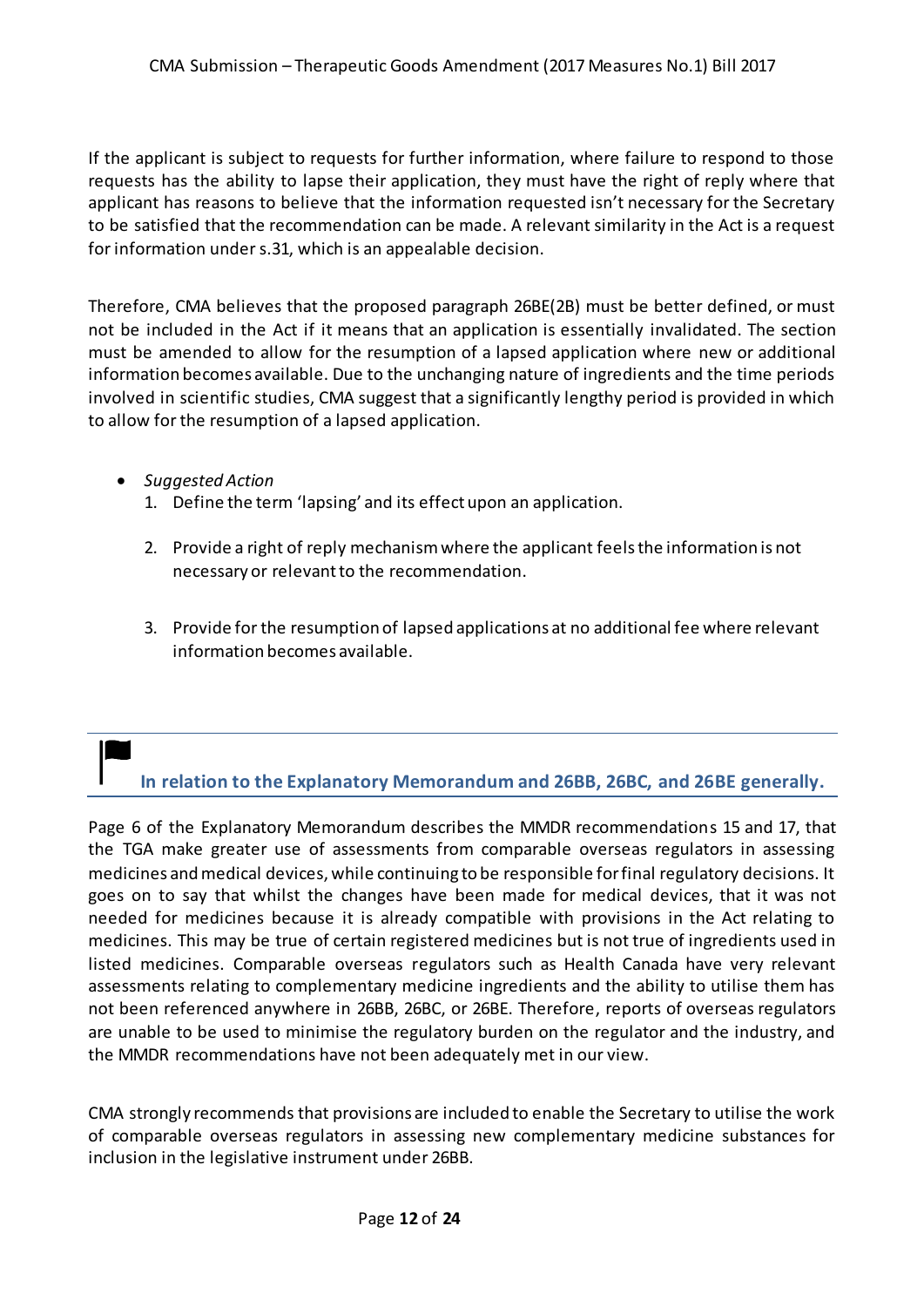#### *Suggested Action*

Include provisions into 26BB, 26BC and 26BE that assessments of comparable overseas regulators can be used to influence and inform new ingredient approvals.

#### <span id="page-12-0"></span>Item 14

## **"Serious form" must be defined for 26BF(2)(d)**

In relation to 26BF(2)(d): there is no associated definition as to what a 'serious form' of a disease, ailment, defect, or injury means. Without definition, there is no clarity and no legislative agreement as to the interpretation or exactly how the Secretary must exercise the powers in relation to deciding to make a particular indication available. CMA suggests that a definition must be included and be clear and unambiguous, to ensure that the test to be applied is sufficiently objective as to be reasonably applied by both industry and the TGA.

- *Suggested Action*
	- 1. Define 'serious form' as a disease, ailment, defect or injury that is generally accepted to require ongoing treatment and regular evaluation by a healthcare professional; and
	- 2. Clarify that 'Serious form' does not include a disease, ailment, defect or injury that is generally accepted to be suitable to be self-managed and/or symptomatically treated after an initial diagnosis (or without a diagnosis) by a healthcare professional.

In addition, for reasons outlined in our summary introduction and in relation to the discussion regarding 26BJ(3) and Schedule 5 26AE(1)(c) below, it is imperative that groups of medicines that include indications with ingredient-linked public health interest indications are not mandatorily required to transition into the intermediate pathway where there exists requirements that cannot be met for all ingredients. The most functional scenario is to allow for the Secretary to pre approve indications under particular circumstances where those indications are beneficial for public health interest within a self-medication format. Failure to do so will result in many medicines staying in the lower pathway but losing the indication, which will cause public and health professional/retailer confusion and a quality divide between medicines with the same ingredients (because higher requirements are likely to be attached to intermediate medicines). If medicines are allowed to remain in the lower pathway the same quality requirements can be attached with a condition of listing (like *Ginkgo biloba*), but the public health risk of consumers being confused, inadequately informed, or choosing a cheaper medicine because it has the same ingredient (but without realising it is not of the same quality) is eliminated.

- *Suggested Action*
	- 3. Add a paragraph (e): "*an indication that refers to the reduction of risk or alleviation of a serious form of a disease, ailment, defect or injury, where the indication has been*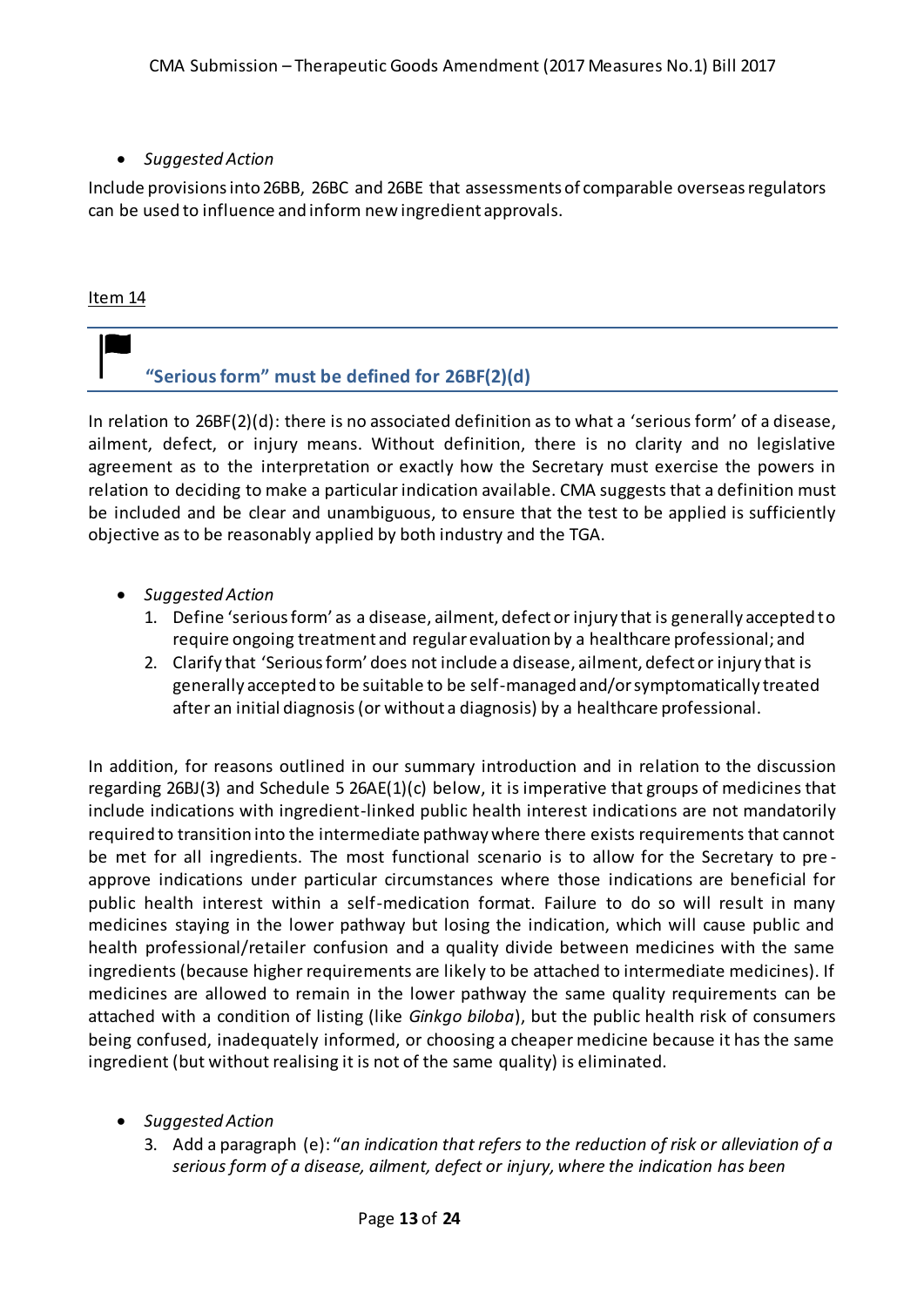*approved by the Secretary for purposes of subsections 26BH or 26BJ under prescribed circumstances*."

## <span id="page-13-0"></span>**Opposed to the implementation of 26BF(3), 26BH, 26BG, 26BF(4) and 26BJ(13)**

CMA is very concerned about the addition of paragraph 26BF(3) that provides the Secretary with unlimited matters with which to regard, and therefore unlimited powers, to make a decision on whether to approve a new indication or not. Considered in light of the matter outlined above for 26BF(2)(d), there is a concurrent situation where there is a significant lack of clarity on what is acceptable and unlimited powers of behalf of the Secretary's delegate. The proposed powers with regard to unlimited matters are also proposed in 26BJ(13).

There are significant concerns with the provision of 26BH that provides the Secretary with unaffected powers to not approve indications under 26BF(2) / (3), to restrict them under 26BF(4), or to specifically ban them under 26BG. Allowing the Secretary to make unilateral decisions about the above has not taken into consideration the negative impact these powers could have upon industry if applied injudiciously or with bias that does not account for accurate consideration about the effect of an indication in the self-medication space. Natural justice considerations and the limitations on the ability for individuals within a government organisation to hold unilateral decision-making powers are traditionally built into legislative Acts because decisions might be made under some circumstances where there is conscious or unconscious cognitive bias in a delegate or where an adequate reasoning process has not been conducted.

It is worth noting here that paid applications by a person under 26BJ are not intended as nor are they a suitable appeal mechanism where non-reasonable or unfairly applied decisions have been made under 26BH for purposes of 26BF and 26BG. However, if specifically stated in the Act and not accompanied with a fee, they could be used as a de facto mechanism to request the review of a decision where a person feels that the reasons for the decision were not adequately considered.

CMA provides that there are significant problems with the proposed scenario; in summary, that the Secretary can ban, refuse to approve, or restrict certain indications without regard to any criteria, or any checks or balances such as consultation or committee, or any right of reply, without even the ability of affected parties to be provided reasons for the Secretary's decisi on or to submit for a reconsideration of the decision.

- *Suggested Action*
	- 1. Add a requirement for a targeted consultation as part of 26BH where the Secretary proposes decisions that have a regulatory impact, specifically:
		- a. indication removals
		- b. indication restrictions.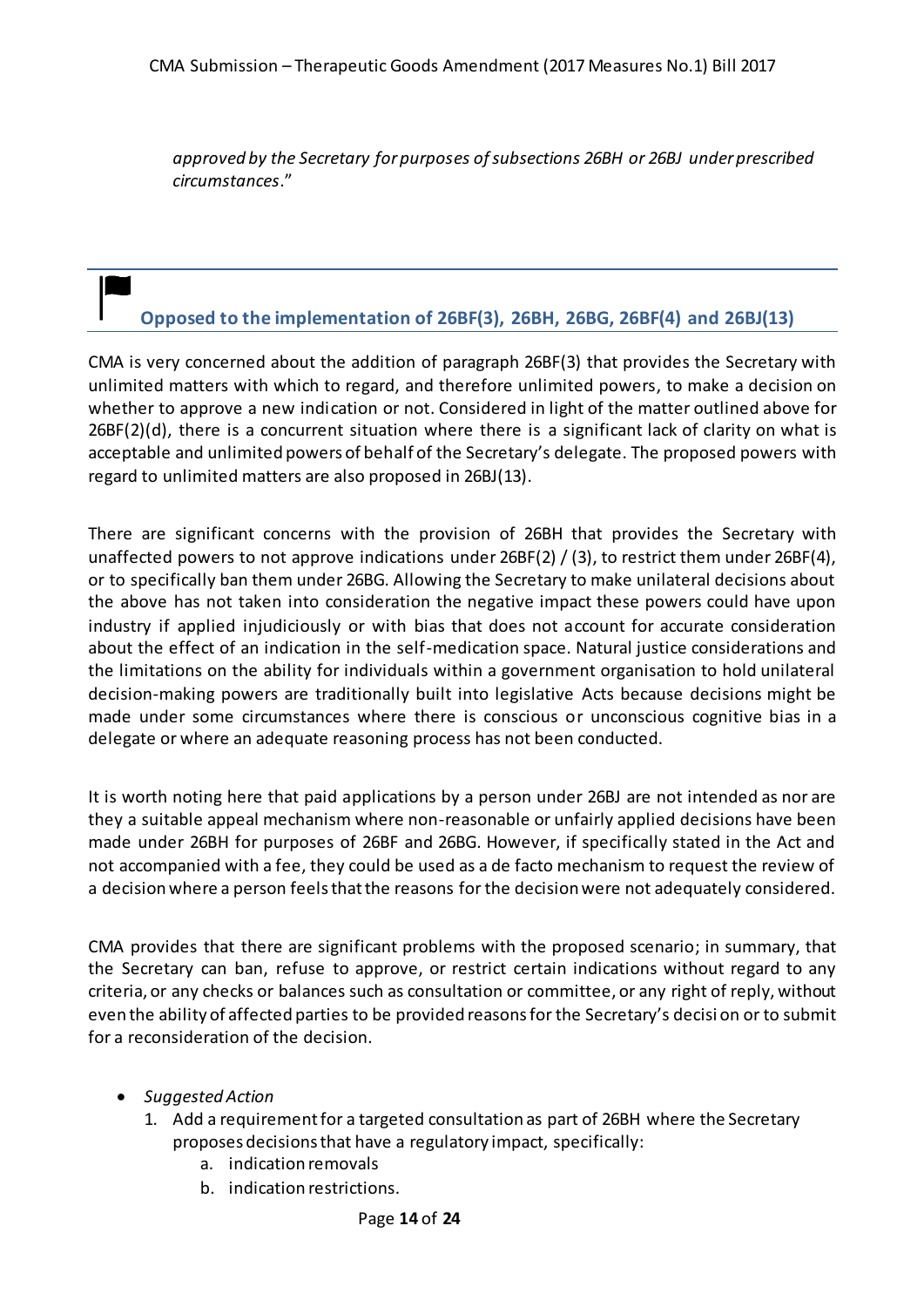2. Add a provision that the 26BJ applications can be used as a mechanism to request a review of a decision made under 26BH, in circumstances where the decision has resulted in the removal of or the restriction of an indication. As it would relate to a situation where it is thought that a decision by a delegate was not adequately considered, there should not be a fee associated with this type of application.

## <span id="page-14-0"></span>**Opposed to proposed 26BJ(2)(a), that an indication application must be in a specified form.**

As described in the paragraphs above, there is not sufficient interpre tation or criteria set for the decisions to be made for the purposes of 26BF. The application form that is currently proposed by the TGA contains matters that relate to policy and not to legislation. The legislation is not sufficiently clear to set criteria within a form. It is not acceptable that a form can be prescribed under legislation where that form refers to policy criteria and not to legislative criteria, when the applicant's paid application can be rejected upon the basis of the policy content of that form.

In addition, there is no reason an applicant shouldn't be able to provide an application in their own format rather than the suggested format, if they feel it is a better format for their submission.

#### *Suggested Action*

Remove proposed 26BJ(2)(a).

#### <span id="page-14-1"></span>**Amendments required to proposed 26BJ(3), (4) and (5), in particular paragraph (d)**

Paragraph (d) provides that an application cannot be made for an indication that refers to "preventing" or "alleviating" any disease, ailment, defect or injury. Paragraph (d) is in direct contradiction to paragraph 26BF(2) which allows for indications to be made in relation to therapeutic use in relation to a disease, ailment, defect or injury, other than a serious form.

- a. 'Alleviating' a disease, ailment, defect or injury precludes any therapeutic use that is not maintaining or enhancing health. This is not in the spirit of allowing indications for use on medicines, even low risk medicines. As stated above it is also inconsistent with 26BF(2).
- b. 'Prevention' may be interpreted to include 'reduction of risk', but reduction of risk is an acceptable claim that is available for use for listed medicines. Prevention of non-serious conditions and reduction of risk of conditions are appropriate for low risk medicines.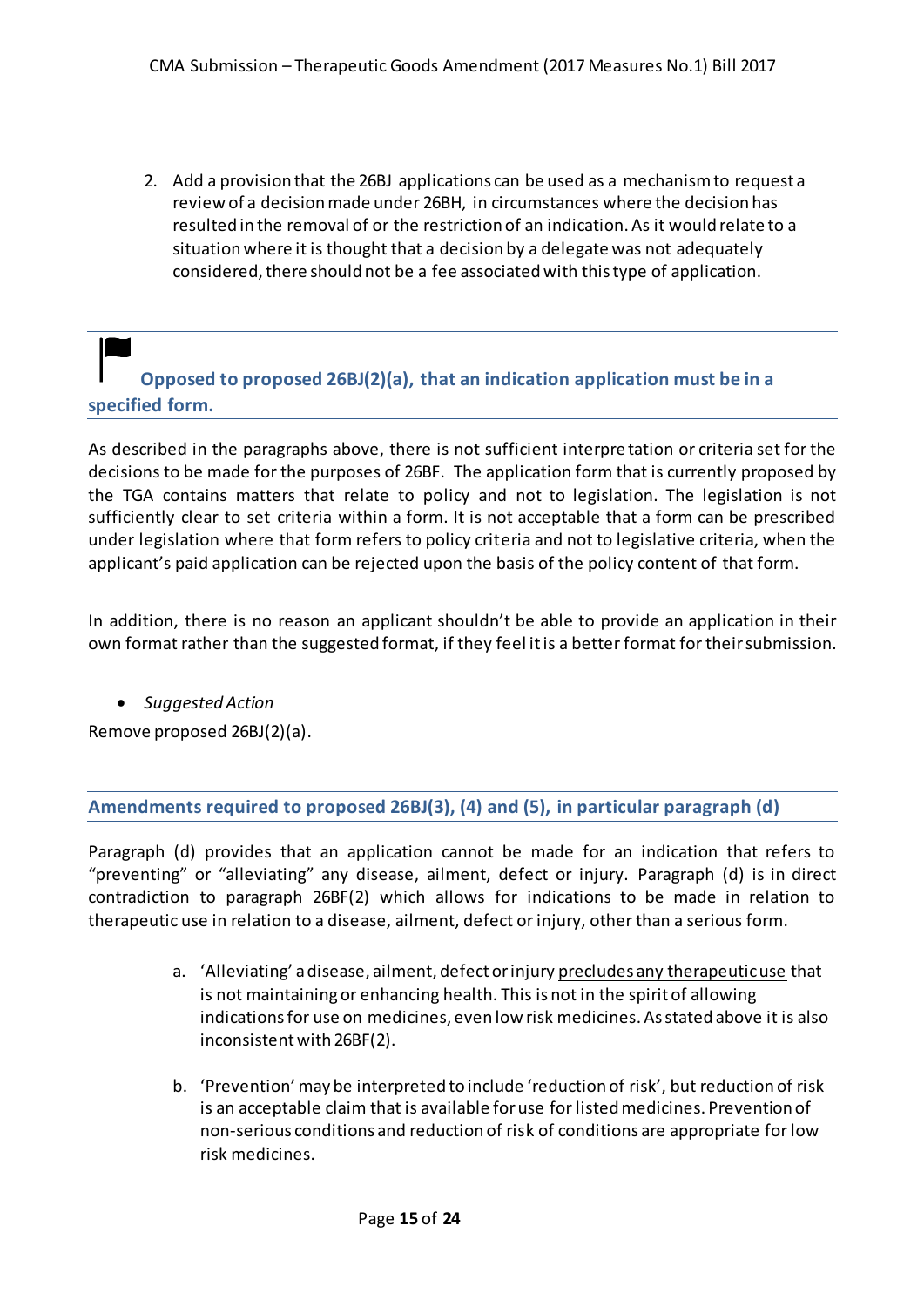In addition, subsection 26BJ(5) refers to a serious form of a disease (cancer), therefore the inclusion of serious forms must be added to (d) for clarity.

If there are public health related exemptions for listed medicines and the prevention of skin cancer, then also allow for public health related exemptions for the prevention (or reduction of risk) of TGA accepted restricted representations such as neural tube defects and osteoporosis. These are currently allowed for certain ingredients in listed medicines. Just like sunscreens, it is not necessary to move these products into a higher category of medicines with a significantly increased regulatory burden where the TGA has already pre-approved indications with consideration of the available scientific evidence and public health criteria. Allow for others that may become relevant (e.g. antibiotic-associated diarrhoea). This approach is also harmonious with a functional framework for MMDR recommendation 46 relating to monographs which is due for consideration in the third Bill.

Comments below on paragraph 26AE(1)(c) are also relevant to this consideration.

- *Suggested Action*
	- 1. Amend paragraph as follows: "*unless subsection (5) applies – an indication that refers to curing a disease, ailment, defect or injury, or to preventing a serious form of a disease, ailment, defect or injury".*
	- 2. Definition of 'serious form' would be applicable as outlined above for 26BF(2)(d) and 26BJ(9). This incidentally enablesthe removal of prevention of dietary deficiency from  $26BJ(5)(a)$ .
	- 3. Include an exception clause for  $26BJ(3)(b)$  restricted representations in the same way as paragraphs (c) and (d). Include neural tube defects and osteoporosis as exceptions, which are indications connected to certain ingredients in the 26BB determination.
	- 4. Make an additional paragraph in subsection 26BJ to allow the ability to make an application for an indication that includes an exception, and make it a requirement for the applicant to provide a rationale based on public health interest criteria in order for the exception to be allowed in certain circumstances.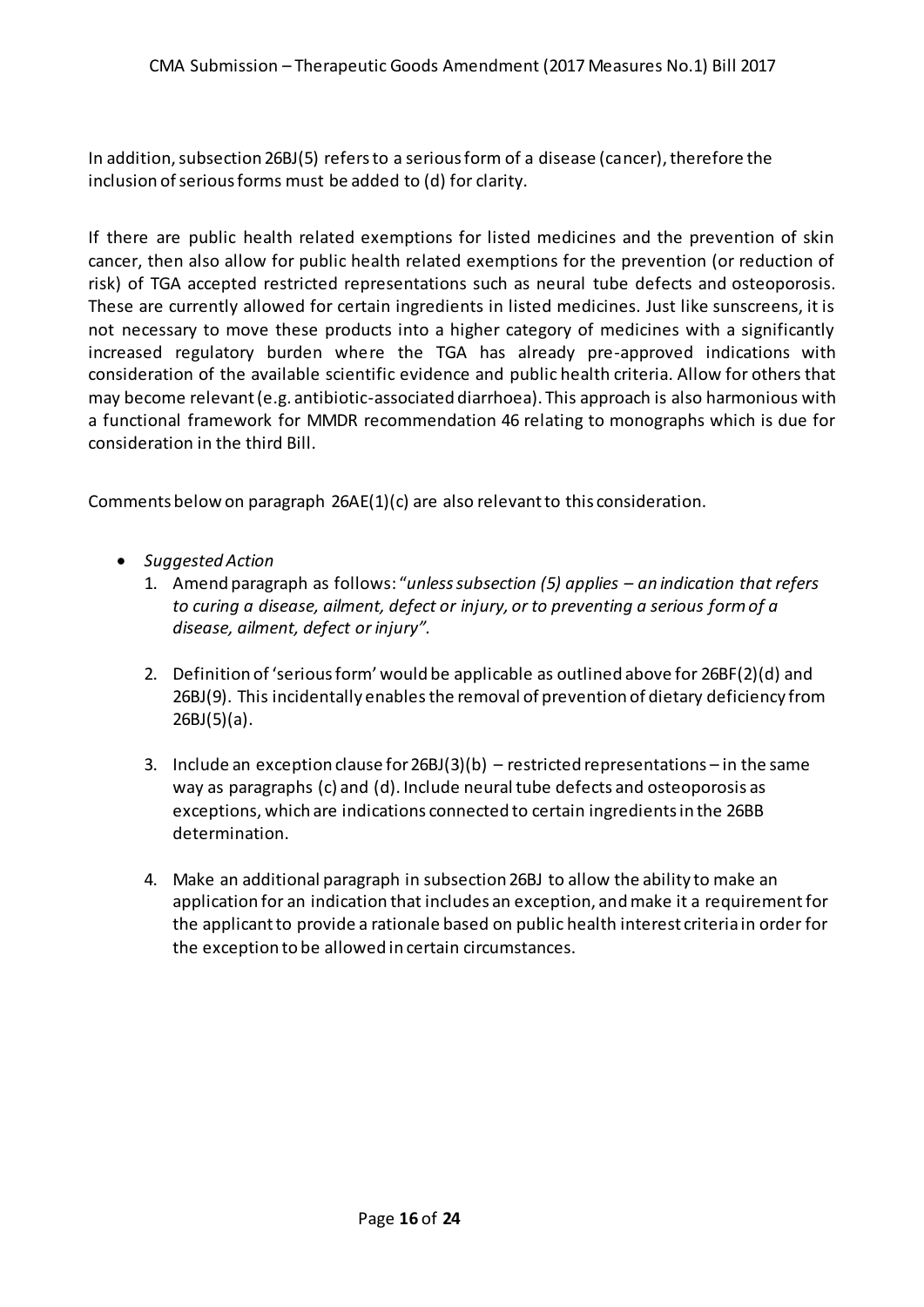## <span id="page-16-0"></span>**Opposed to implementation of lapsing as proposed in 26BJ(6), (7) and (8)(c)**

CMA is opposed to the 26BJ(7) lapsing of a paid application for a recommendation for the same considerations outlined for 26BE(2B) above.

Similarly, applicants that are subject to 26BJ(6) requests for further information, where failure to respond to those requests have the ability to lapse their application, must have the right of reply where that applicant has reasons to believe that the information requested isn't necessary for the Secretary to be satisfied that the recommendation can be made. A relevant similarity in the Act is requests for information under s.31, which is an appealable decision.

(Note: CMA supports the TGA's ability to stop the evaluation clock where necessary.)

- *Suggested Action*
	- 1. Define the term 'lapsing' and its effect upon an application.
	- 2. Provide a right of reply where the applicant feels the information is not necessary or relevant to the recommendation.
	- 3. Provide for the resumption of lapsed applications at no additional fee where relevant information becomes available.

## <span id="page-16-1"></span>**Amend proposed 26BJ(9)**

For 26BJ(9) discussion, please refer to the concerns discussed in our introductory statement and in relation to 26BJ(3) and 26BF(2)(d), both above, regarding the appropriateness and necessity of the TGA allowing pre-approved indications under certain circumstances in 26A listed medicines.

*Suggested Action*

Add to 26BJ(9): "*an indication that refers to the reduction of risk or alleviation of a serious form of a disease, ailment, defect or injury, where prescribed circumstances make it acceptable for use as a self-medication that benefits public health*."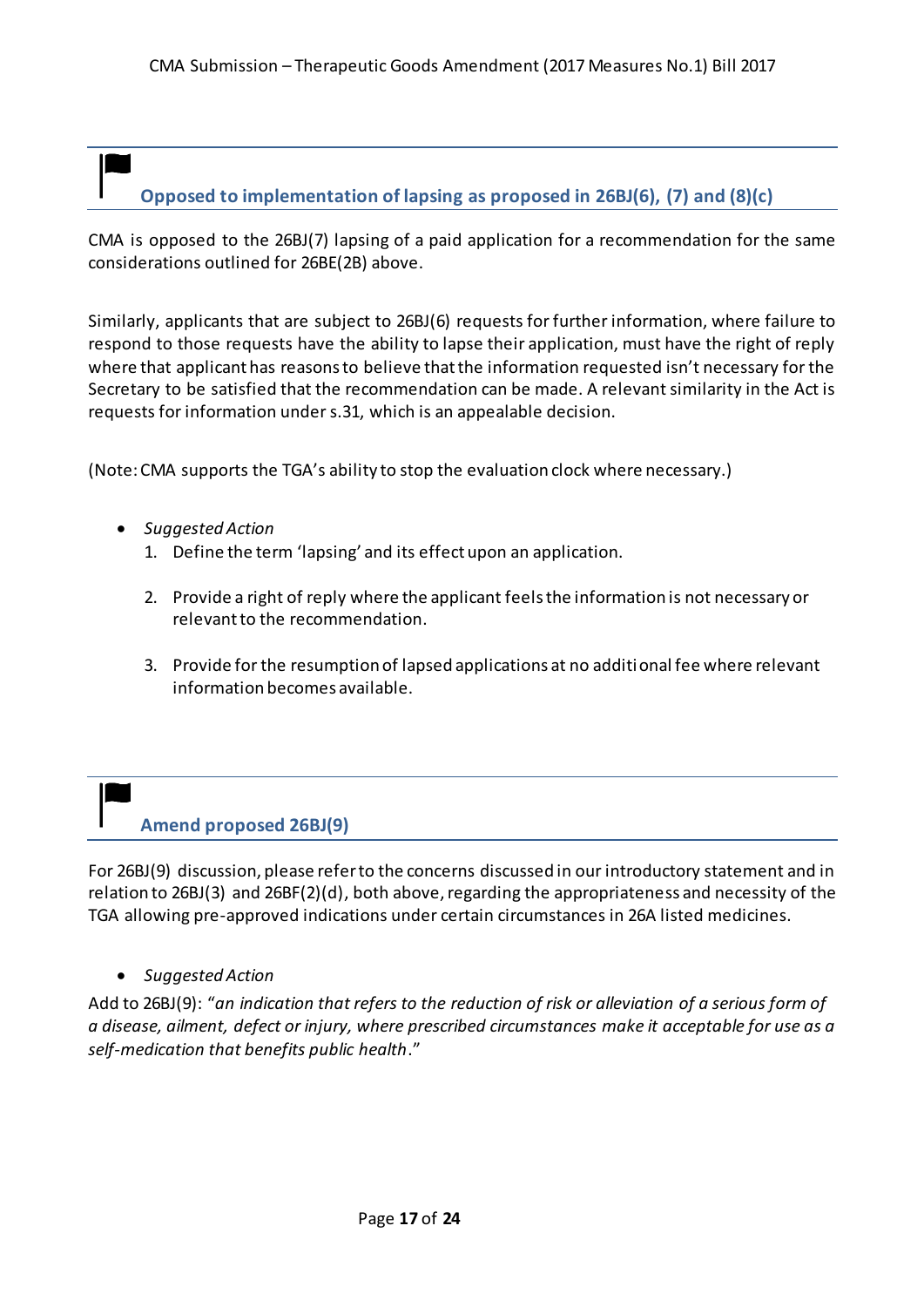Item 17

#### <span id="page-17-0"></span>**Move items (fba), (fd), and (fe) from 30(1)(e) to 30(2)(ba)**

The item proposed by item 17 provides that the Secretary can cancel a listed medicine under  $30(1)(e)$  and therefore without consideration of subsection  $30(3)$  – a proposal to cancel – in the situation where the sponsor has made an indication on the label or the Register that is not in the 26BF determination or does not comply with the requirements thereof.

Sponsors should always be afforded sufficient procedural fairness in the event that it is alleged they are making indications that are not in the 26BF determination. This is particularly the case because the TGA has provided that "words to the effect" will be allowed for indications, but has not provided any criteria or guidance as to what "words to the effect" means. It is not a safety/QUM issue unless a prohibited or restricted representation is made, and therefore it does not warrant such an extreme level of regulatory oversight such that the sponsor's right to make a submission under 30(3) is removed.

The CMA also has concerns that the "words to the effect" issue may not have been adequately considered for the advertising penalties and sanctions described in Schedule 6 where the sponsor advertises an indication not accepted on the Register.

Where a sponsor makes an indication that is a prohibited or restricted representation and it is not an allowable indication, that would be sufficient grounds for cancellation under 30(1)(e) and the provisions should be amended to reflect that this is the only scenario where it is appropriate to cancel under 30(1)(e).

#### *Suggested Action*

Paragraphs relating to 26A(fba), (fd) and (fe) should be moved to 30(2) to be commensurate with the level of risk it poses (unless a prohibited or restricted representation is included, which would be a different drafted provision).

Item 23

<span id="page-17-1"></span>**23(9) refers to 26AB(1)(g) which appears not to be drafted**

Item 23(9) refers to 26AB(1)(g) which appears not to be in the existing Act or in the draft Bill, which ends at 26AB(1)(f).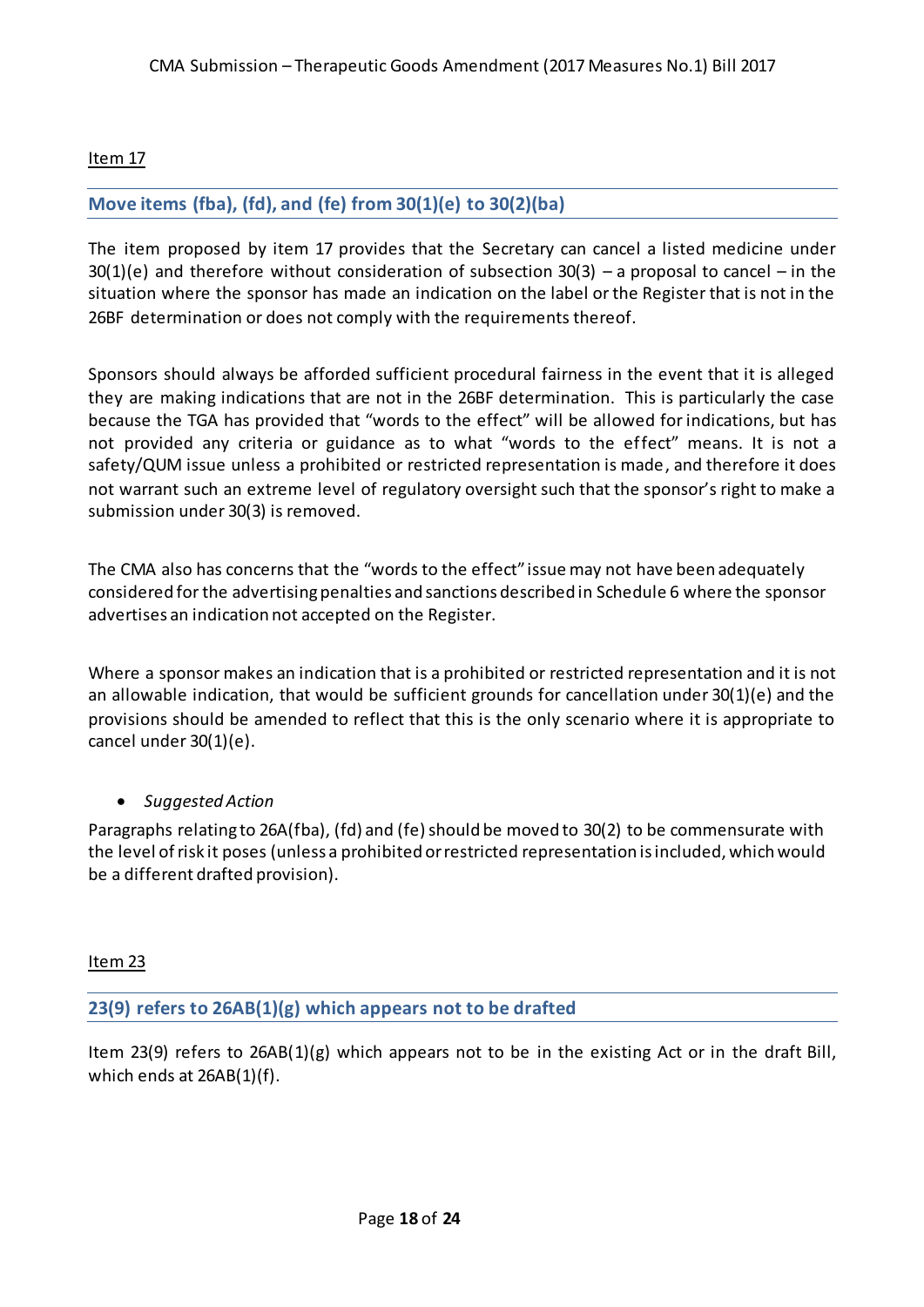### <span id="page-18-0"></span>**Schedule 3 – New Pathway for Listed Medicines**

#### <span id="page-18-1"></span>Item 4

## **Requires clarity for 26AB(1)(d), why medicines cannot be listed under 26A.**

26AB deals with the legislative framework application requirements for medicines that have low risk ingredients with intermediate risk indications. It is not clear from 26AB(1)(d) that the differentiation is in relation to indications only. Also, as discussed in items above relating to the permitted indication determination, the line between the two pathways has not been appropriately delineated in the drafting.

*Suggested Action*

Amend the provision so it is clear that the medicine cannot be listed under 26A because it does not conform to the provisions of 26A for one or more indications that is proposed for the medicine.

# <span id="page-18-2"></span>**Requires clarity for 26AB(2)(a) that medicine is eligible in relation to 26AE.**

26AB(2) relates to the certifications that sponsors must make in order to include an evaluated medicine in relation to 26AE. The certification described in (a) is that the sponsor must certify that the medicine is eligible for listing, but there are now two pathways for listing and the medicine will only be eligible for one. Therefore the sponsor will be making an incorrect certification.

*Suggested Action*

<span id="page-18-3"></span>Amend the provision so it says that the medicine is eligible for listing in relation to 26AE.

**26AE and related provisions do not include provision for a claimer.**

The TGA and industry have agreed that medicines listed under 26AE of the Act will be allowed to have a claimer to the effect that the medicine has been evaluated. There is no provision that we can see within 26AE or related provisions that allow for the claimer as per the agreed position.

*Suggested Action*

Add a provision to 26AE to allow for a claimer.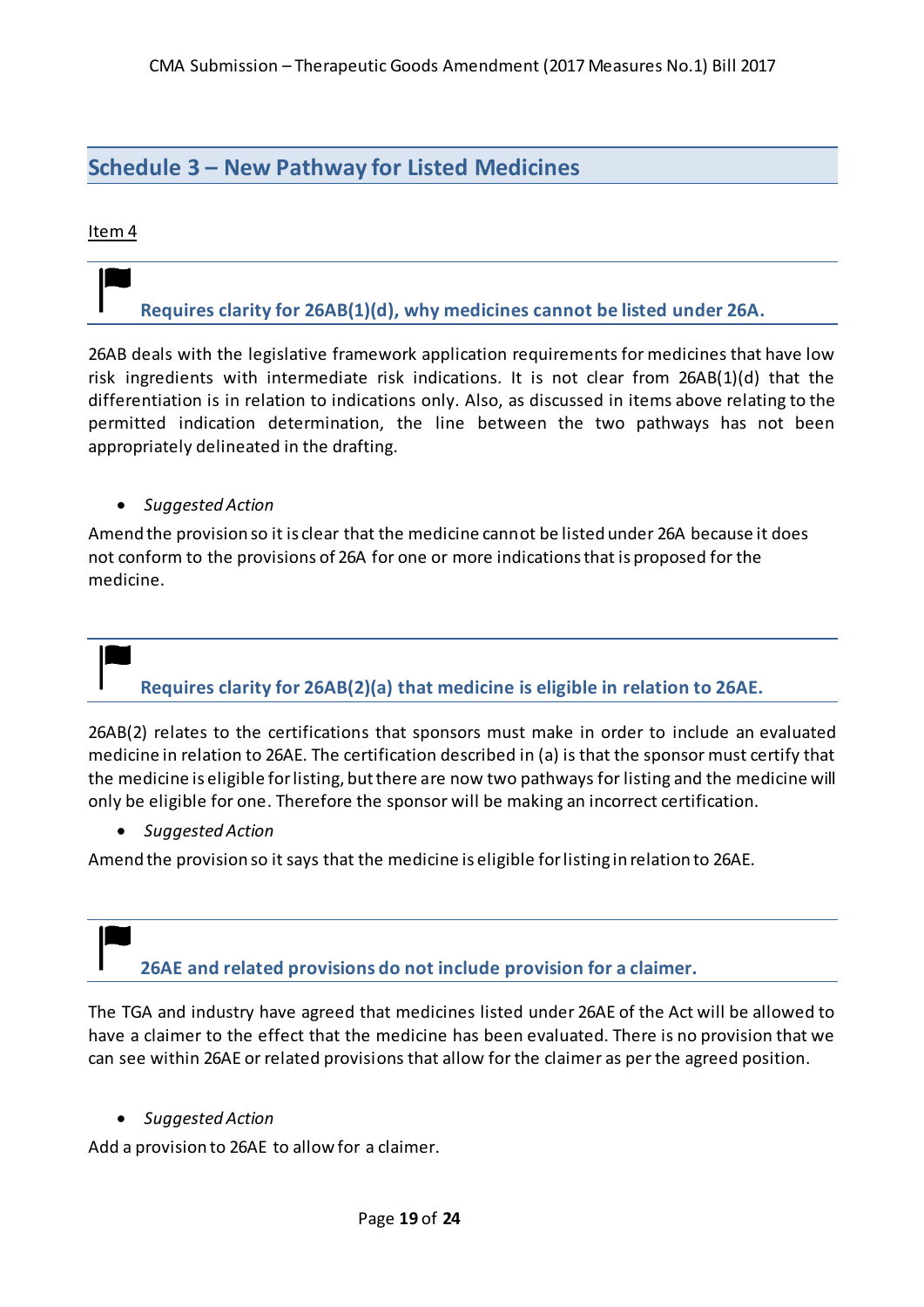<span id="page-19-0"></span>**26AD definition of 'lapsing' and what effect it has on the evaluation not adequately described.**

Paragraph 26AD(1) describes the lapsing of an application under certain circumstances but there is no definition or clarity as to what lapsing means in relation to the application, specifically what effect it has upon the application. For example, by common definitions lapsing could be taken to mean 'pausing', it can also mean 'the expiring of'.

(Note: CMA supports TGA's ability to stop the evaluation clock where necessary.)

- *Suggested Action*
	- 1. Define the term 'lapsing' and its effect upon an application.

<span id="page-19-1"></span>**26AE(1)(c) must only be in relation to indications that are not eligible for inclusion in the permitted indications determination.**

Paragraph 26AE(1)(c) describes that efficacy must be established for the purposes for which the medicine is to be used, but has not taken into account that, while efficacy can be established for all indications where available, *it is only a risk-commensurate requirement that efficacy is established for certain (intermediate) indications*.

The only proposed difference between 26A listed medicines and 26AE evaluated medicines is the strength of indication (low level or intermediate level), but the format and formulation of the medicines in all other respects are to be the same. By nature many complementary medicines have a range of therapeutic uses, many relating to health enhancement, as well as multiple ingredients that further broaden the range of use. There are and will be many 'crossover' medicines that have both intermediate indications (suitable for efficacy assessment in the intermediate pathway) as well as low level indications for which it is not feasible to be assessed at the efficacy level unless a clinical trial has been conducted on the whole formulation. The TGA is currently requiring that a wide range of existing medicines that have only one intermediate indication (such as folate and neural tube defects) are transitioned to the intermediate pathway on the understanding that low level indications are assessed, but only at the appropriate low level requirement, and not at the level required for intermediate level indications. To mandate otherwise would be to create 'red tape' requirements that are not commensurate with the level of risk posed by those indications.

- *Suggested Action*
	- 1. *Where the intermediate indications have been pre-approved by the TGA and linked to an ingredient in 26BB.*

In the situation where the TGA has pre-approved indications for public health benefit under certain circumstances, CMA has already outlined in this submission that as the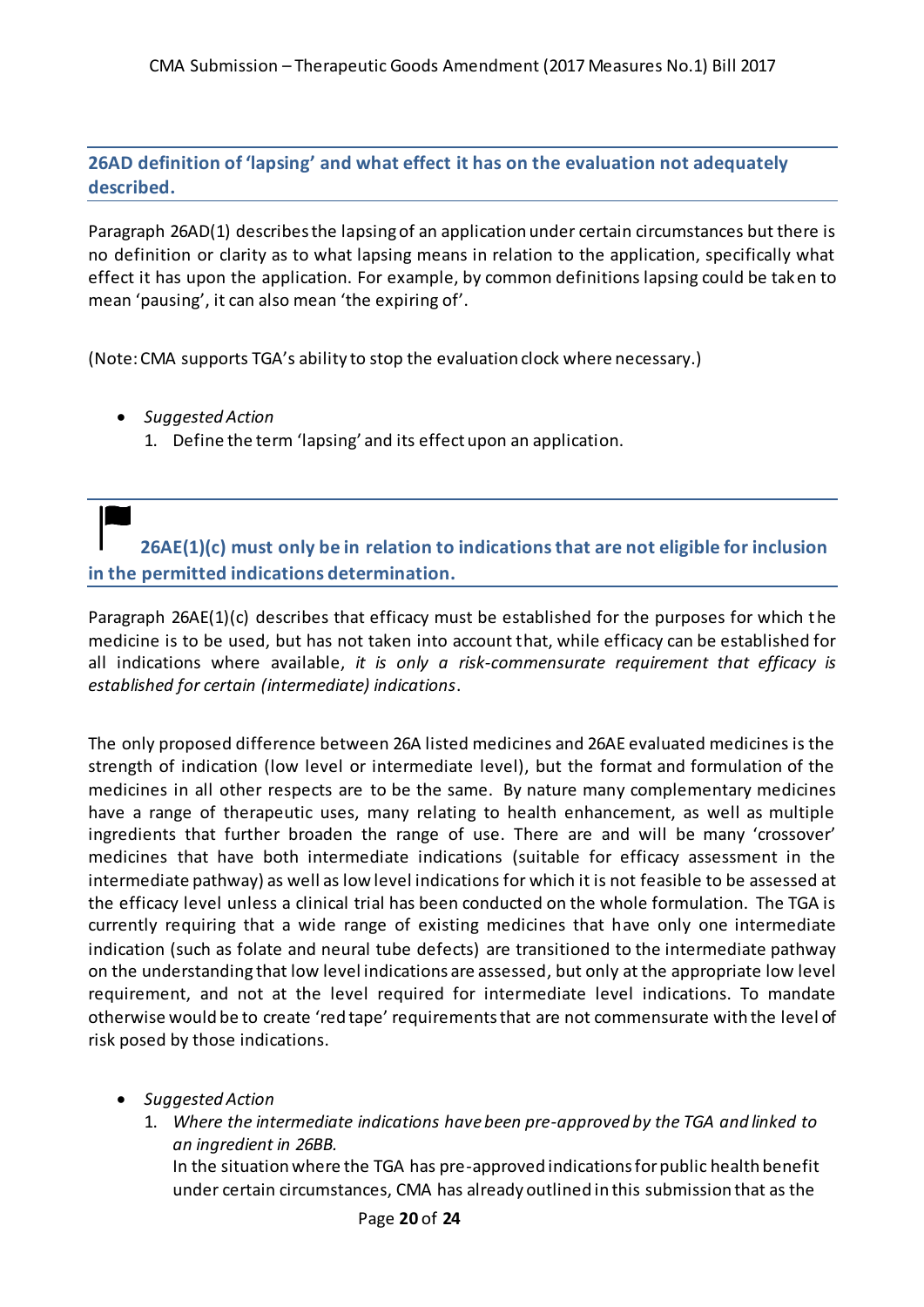indications are already pre-approved because of TGA evaluated evidence, they should remain in the lower pathway.

- 2. *Where the efficacy evaluation relates to ingredients of the medicine.* If number one does not occur, and in the case of other medicines with some intermediate and some low level indications, 26AE(1) must be amended so that efficacy requirements only relate to indications which are not eligible for inclusion in the permitted indications determination or have not been pre-approved by the Secretary. (Noting here that the eligibility for inclusion must be clearly defined as previously discussed.) Efficacy evaluations can be applied to low level indications if that information is available (see next point), but it should not be mandated where it is not commensurate with risk.
- 3. *Where the efficacy evaluation relates to a clinically trialled whole formulation.* In this instance it is appropriate for the efficacy requirements to apply to the whole medicine irrespective of whether indications are lower or intermediate level.

#### <span id="page-20-0"></span>**26AE(1)(d) Matters which the Secretary considers relevant must be reasonable.**

As the matters referred to in paragraph 26AE(1)(d) are undefined and unprescribed, it is necessary for the due consideration of an applicant's appeal rights that the matters considered are reasonable to the evaluation of the medicine.

*Suggested Action*

Insert 'reasonable' so that paragraph 26AE(1)(d) reads:

"..*the Secretary must evaluate the medicine having regard to: …, (d) such other reasonable matters (if any) as the Secretary considers relevant*."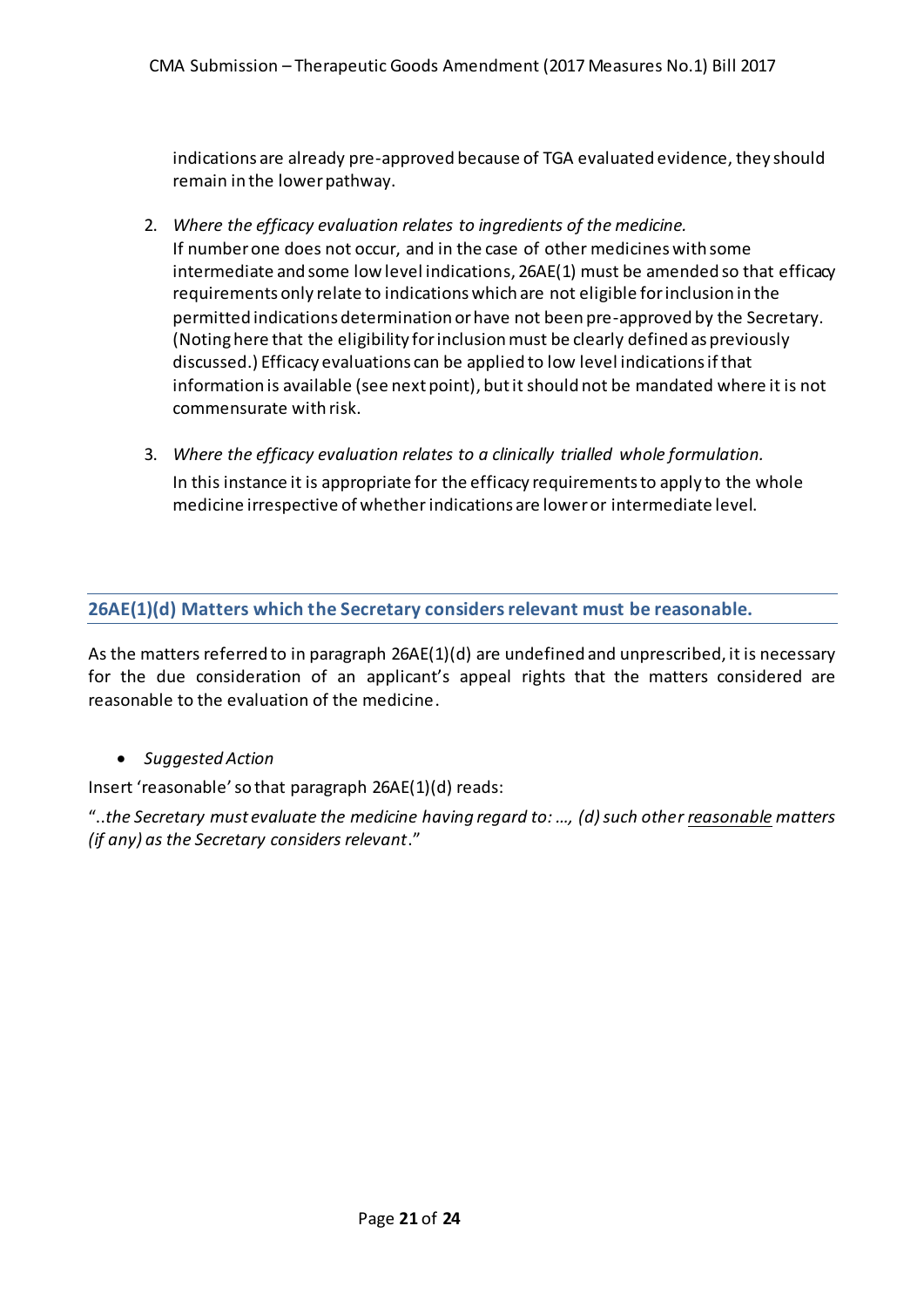## <span id="page-21-0"></span>**Schedule 4 – Preliminary Assessment of Applications**

## <span id="page-21-1"></span>**Part 1 – Therapeutic Goods**

<span id="page-21-2"></span>Item 6

## **Opposed to 23C(2)(e) – samples unable to be delivered**

Paragraph 23C(2)(e) proposes that where the Secretary requires, an applicant for a listed (lower pathway) medicine must provide samples of the goods in order to pass preliminary assessment. The application and listing of goods is in almost every case conducted prior to the manufacturing and packaging and labelling of the goods: it is not feasible to enter into full production of goods that do not already have an approved 26A listing on the Register. Sponsors will not be able to provide samples and consequently would be prevented from listing medicines.

Where the Secretary requires samples of a listed medicine, it can continue to be done after the medicine is listed onto the Register (and the medicine has been manufactured) under the provisions of section 31 of the Act.

*Suggested Action*

Proposed paragraph 23C(2)(e) must be removed.

<span id="page-21-3"></span>**Consultation required regarding proposed 23C(3)**

Any such legislative instrument proposed under 23C(3) for the types of information that must be included in a form for an application for a listing of a medicine under 26A must be consulted with industry to determine whether the content has a regulatory impact in comparison to the current listing form. If such a legislative instrument were to be created, changes that have an impact on sponsors should also be subject to a targeted consultation.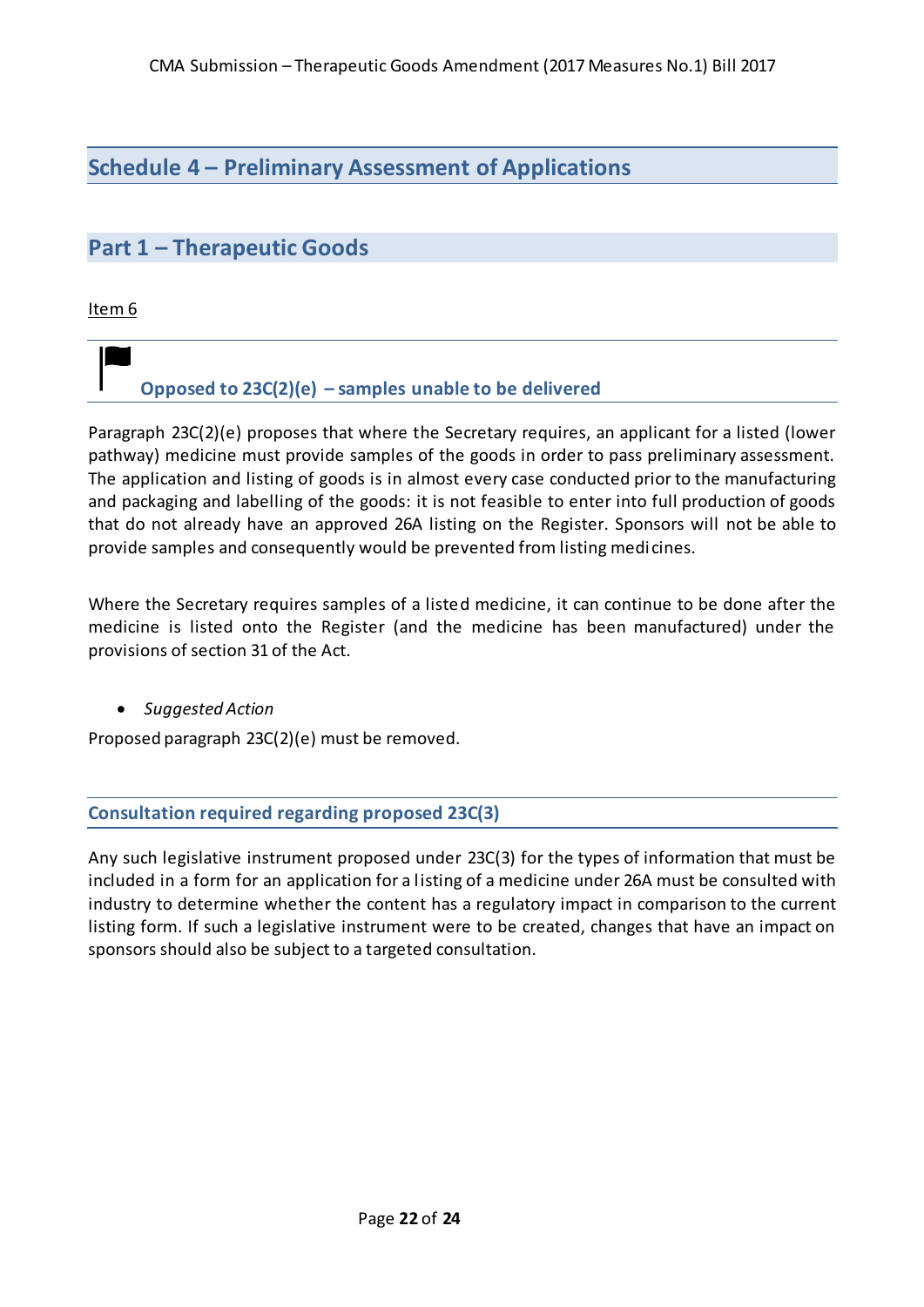### <span id="page-22-0"></span>**Schedule 6 – Advertising**

CMA agrees in principle with most of the proposed advertising amendments, but has identified some following issues. Not all issues may have been identified due to the short consultation period.

#### <span id="page-22-1"></span>Item 35

## **Paragraphs 42DL(9) and 42DLB(6) must be amended to allow for 26AE medicine claimer.**

Paragraphs 42DL(9) and 42DLB(6) relating to advertising offences and penalties is as follows.

'This subsection applies to the advertisement if it contains a statement, pictorial representation or design suggesting or implying the goods have been recommended or approved by or on behalf of a government or government authority (including a foreign government or foreign government authority), other than:

- (a) a statement of the availability of the goods as a pharmaceutical benefit; or
- (b) a statement, pictorial representation or design authorised or required by a government or government authority (not including a foreign government or foreign government authority); or
- (c) a statement, pictorial representation or design prescribed by the regulations for the purposes of this paragraph.'

The TGA and industry have agreed that medicines listed under 26AE of the Act will be allowed to have a claimer to the effect that the medicine has been evaluated (wording yet to be decided). Such a claimer, although authorised by the TGA, will breach paragraphs 42DL(9) and 42DLB(6) in their proposed forms.

*Suggested Action*

Include an exclusion paragraph for these items to the effect of "*other than a reference authorised or required by a government or government authority*".

Item 38

#### <span id="page-22-2"></span>**42DR(3) should be extended to 20 days**

42DR(3) provides that an advertiser is given not less than 14 days to respond to a notice requesting specified information or documents relating to an advertisement.